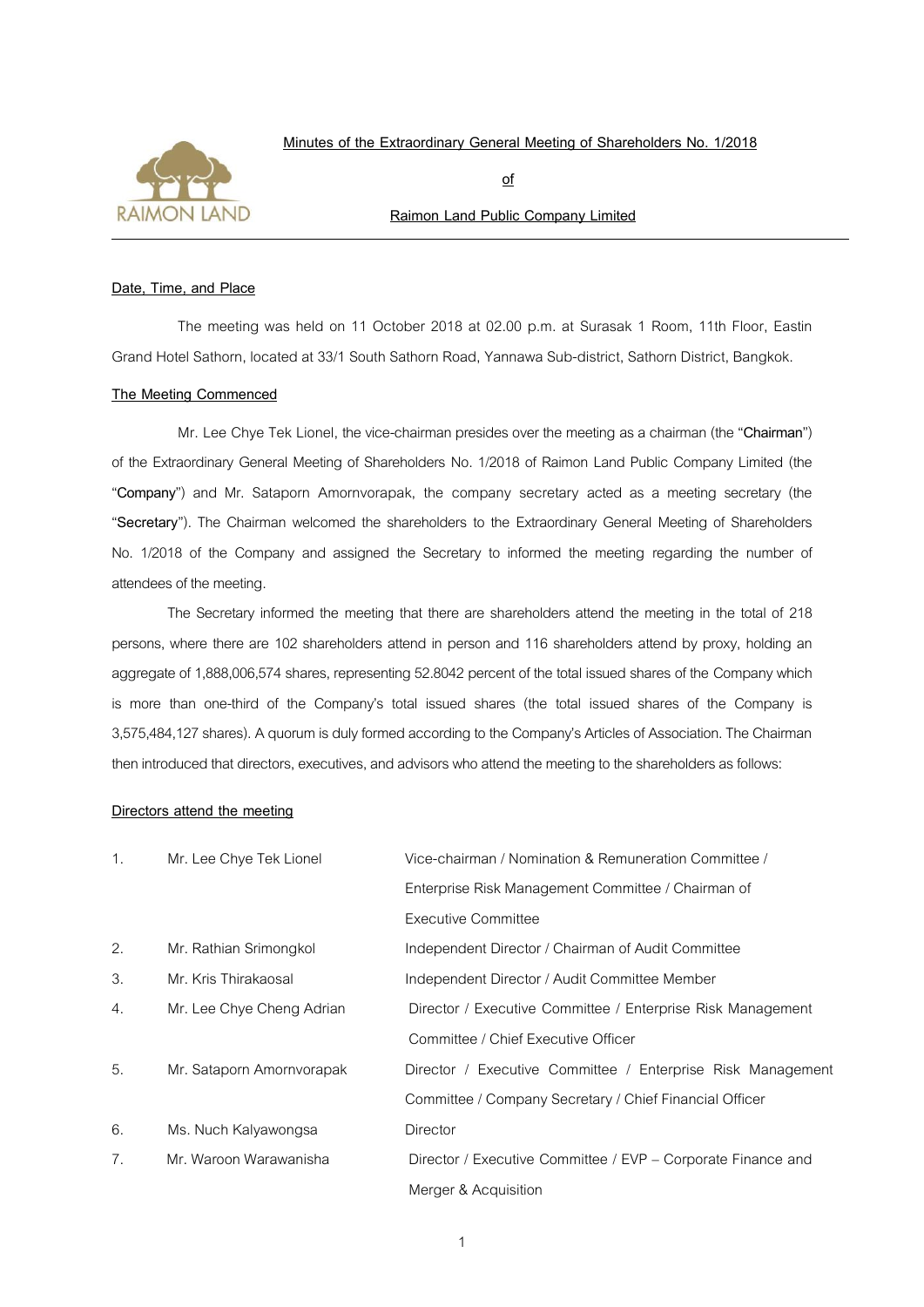#### **Financial Advisors from Primestreet Advisory (Thailand) Co., Ltd.**

- 1. Miss Piyanan Chotikuntanachai
- 2. Mr. Nathapol Mingmaung

#### **Legal Advisors from Hunton Andrews Kurth (Thailand) Limited**

- 1. Miss Manida Zinmerman
- 2. Miss Yaowarote Klinboon

### **Auditors from EY Office Limited**

- 1. Mrs. Chonlaros Suntiasvaraporn
- 2. Miss Pannipa Pantuptim

Prior to proceeding the meeting agenda, the Chairman informed the meeting about the meeting procedures and the voting methods in each agenda item, as follows:

- 1. The shareholders attending the meeting, in person and by proxy, shall receive the voting cards at the registration.
- 2. The meeting shall be chronologically proceeded as prescribed in the invitation of the meeting, where the details of each agenda item shall be presented and the meeting shall be given an opportunity to make an inquiry or express an opinion prior to voting for such agenda item. In the case that any shareholder or proxy holder need to express an opinion or make an inquiry, such person must inform his/her name to the meeting, and in the case of proxy holder, the shareholder who made a proxy for a proxy holder must be informed. If any opinion or inquiry is not related to the agenda item, the Chairman shall propose to re-make an opinion or an inquiry in Agenda 6, which is for considering other business.
- 3. Every shareholder shall have a number of vote equivalent to a number of shares holding, where one share equals to one vote.
- 4. After being informed the detailed of each agenda item, the shareholders shall cast their votes in accordance with the following procedures:
	- In casting votes for each agenda item, if no shareholders disapprove or abstain from voting, it shall be deemed that the shareholders approve or agree on the presented agenda according to the voting number of the shareholders. Shareholders who disapprove or abstain from voting shall mark in their voting cards provided by the Company and affix their signatures thereto as well as raising their hands for the staff to come to pick up their voting cards.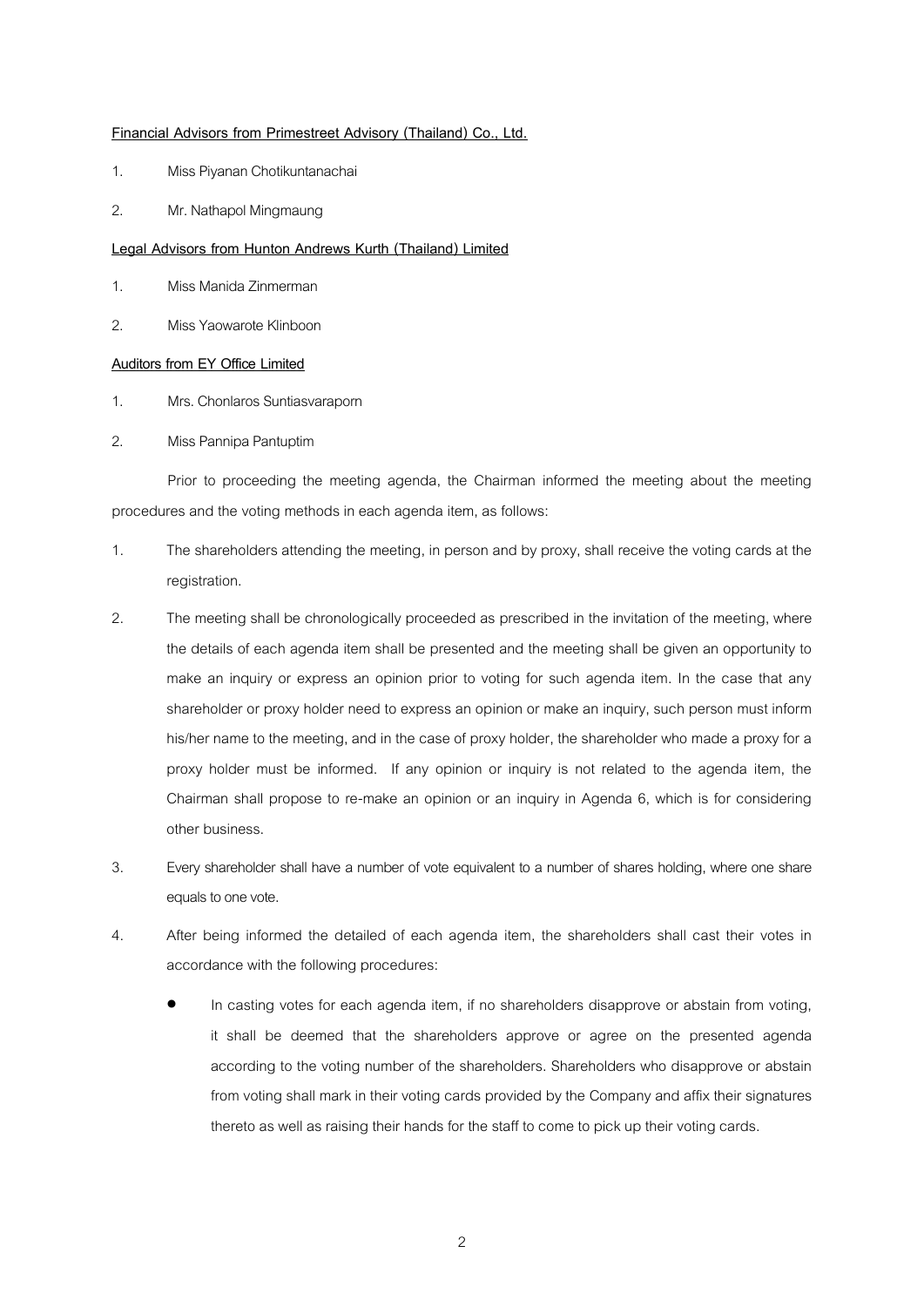- In counting the votes, the Company will deduct the disapproving and abstaining votes from the total votes and the remaining votes will be deemed votes of approval. Shareholders who vote to approve this agenda item shall keep their voting cards and return them to the Company's staff after the meeting. The voting in this meeting is conducted openly, not by the method of secret ballot, but all voting cards will be collected from all participants for transparency purposes.
- Voting of the interested person, in the voting of agenda items with interested person, will be deducted from the total of eligible votes.

Any votes cast in the following manner shall be considered invalid:

- 1) A voting card that is filled with more than one mark in the space provided;
- 2) A voting card that casts a vote expressing a conflict of intent;
- 3) A voting card with a vote that has been crossed out with no signature;
- 4) A voting card that casts a vote exceeding the number of voting right to which the shareholder is entitled.

A shareholder who wishes to correct his/her vote should cross out the exiting vote on the voting card and affix his/her signature thereto.

- 5. A shareholder who wishes to leave the meeting before the meeting is adjourned or who is not present in the meeting room during any agenda item, can exercise his/her rights by submitting the voting card to the Company's staff in advance before he/she leaves the meeting room.
- 6. The vote required for an approval in each agenda item may be varied, where the meeting will be informed by the Chairman in each agenda item prior to casting a vote.

The Chairman then gave an opportunity to the meeting to inquire questions regarding the meeting procedures and the voting methods, and there were shareholders expressing opinions and inquiring questions and their questions were answered as follows:

1<sup>st</sup> Shareholder Are there any interested shareholders attending this meeting?

There were no shareholders presenting themselves as interested shareholders.

- $2^{nd}$  Shareholder Due to the news that KPNL had disputes, including the filing of a case under Section 353 of the Criminal Code and the submission of a letter to the Stock Exchange of Thailand, will the Company still proceed to convene a shareholders' meeting?
- Moderator As the questions are not related to the meeting procedures or the vote methods, the shareholder is asked to raise such questions in the last agenda item, i.e. Agenda 6 and the Company will provide answers to those questions.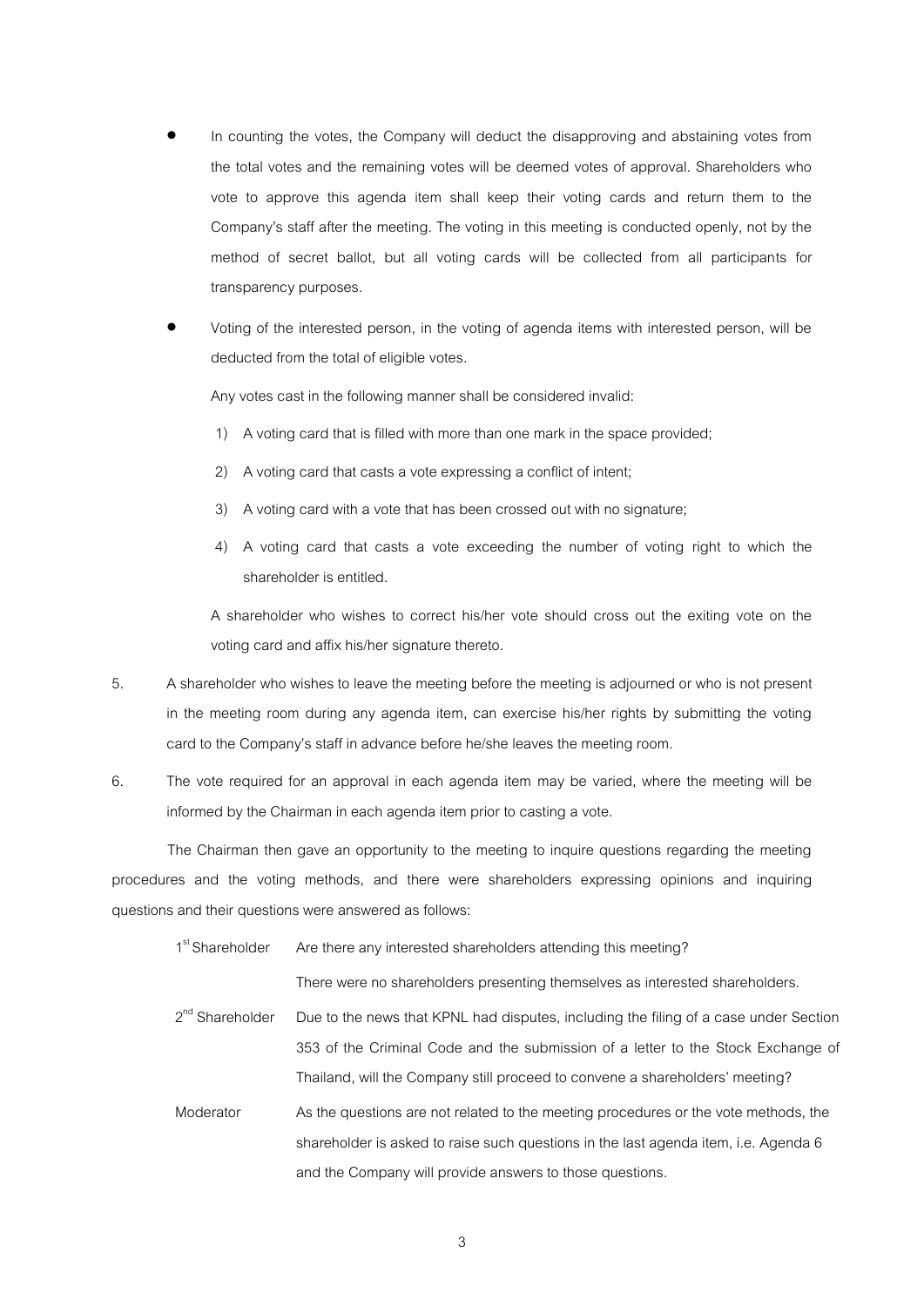When there was no further inquiry, the Chairman preceded the meeting according to the meeting agenda as prescribed in the invitation of the meeting, as follows:

# **Agenda 1 To consider and certify the minutes of the 2018 Annual General Meeting of Shareholders of the Company**

The Chairman informed the meeting that the Company prepared a copy of the minutes of the 2018 Annual General Meeting of Shareholders held on 27 April 2018 and submitted to the Stock Exchange of Thailand (the "**SET**") within 14 days from the date of the meeting as required by laws and to the Department of Business Development, the Ministry of Commerce within the period required by laws. The Company also published the said minutes of the 2018 Annual General Meeting of Shareholders on the Company's website in order to be another portal to communicate with shareholders. Nevertheless, there was no opposition or request to amend the said minutes. The copy of the minutes of the 2018 Annual General Meeting of Shareholders was also delivered to all shareholders together with the invitation of the meeting.

In this regard, the Board of Directors considered and viewed that the minutes of the 2018 Annual General Meeting of Shareholders held on 27 April 2018 has been correctly and completely recorded. Therefore, it is appropriate to propose the meeting of the shareholders to consider and approve the said minutes.

The Chairman then gave an opportunity to the meeting to express opinion and inquire questions regarding this agenda, but there was no shareholder expressing opinion or inquiring questions in relation to this agenda, the Chairman thus asked the shareholders to cast their votes. The resolution in this agenda shall be certified by a majority vote of the shareholders attending the meeting and casting their votes, excluding abstention from the calculation base.

**Resolution** The meeting has considered and resolved to certify the minutes of the 2018 Annual General Meeting of Shareholders, with the following voting results:

| Shareholders resolved to | Number of Votes | Percentage of All Votes   |
|--------------------------|-----------------|---------------------------|
|                          |                 | from Shareholders and     |
|                          |                 | Proxies Attending the     |
|                          |                 | Meeting and Casting Their |
|                          |                 |                           |
|                          |                 | Votes                     |
| Approve                  | 1,813,554,587   | 99.9996                   |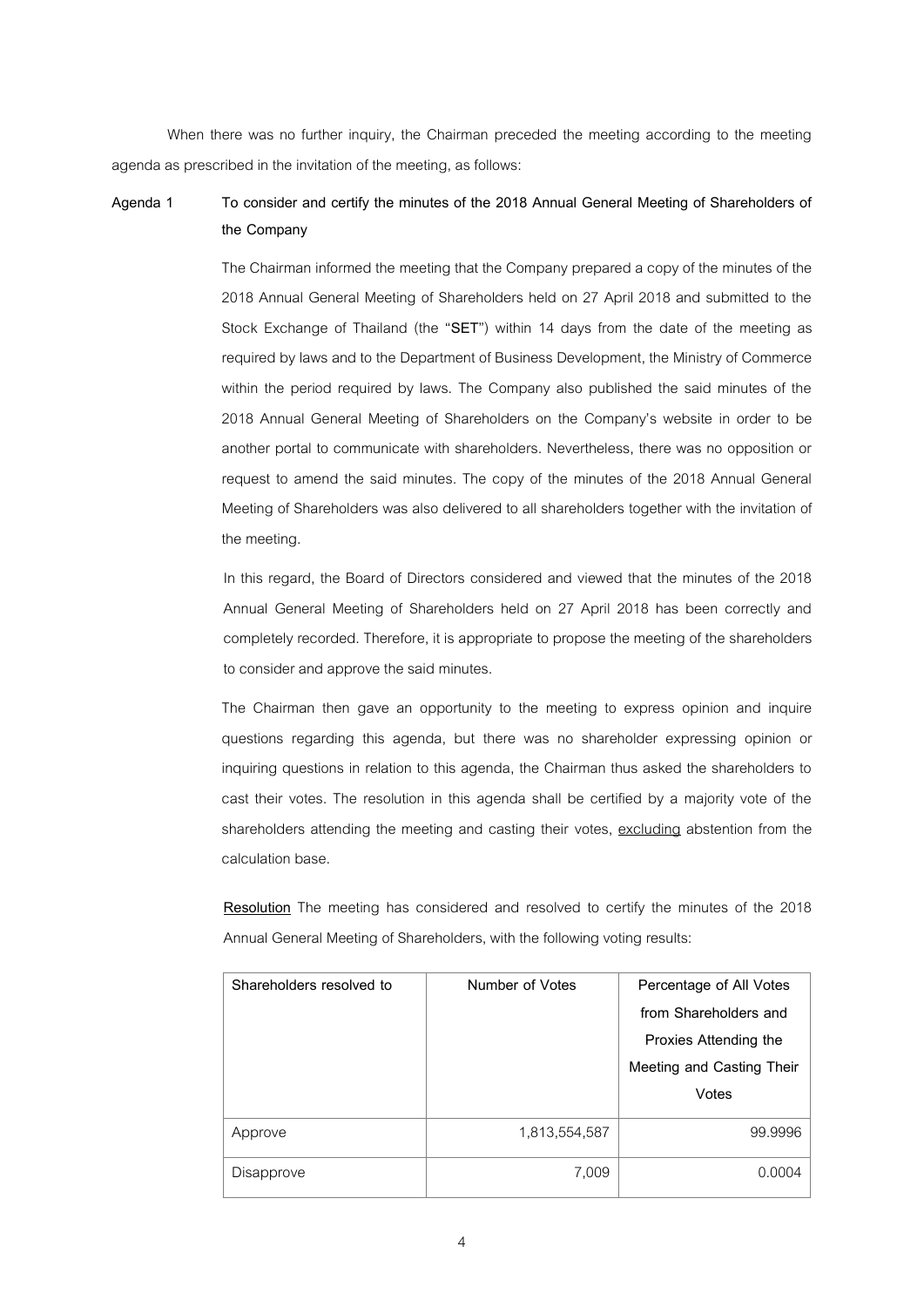| Abstain        | 105,385,800   |          |
|----------------|---------------|----------|
| Voided ballots |               |          |
| Total          | 1,918,947,396 | 100.0000 |

Remark In this agenda item, there were 35 additional shareholders and/or proxy holders, holding 30,940,822 shares, attending the meeting. Therefore, there were 253 shareholders and proxy holders, holding 1,918,947,396 shares in total, attending the meeting.

**Agenda 2 To consider and approve the investment in the assets of KPN Land Company Limited ("KPNL") under the entire business transfer and the entering into relevant agreements**

> The Chairman assigned Miss Piyanan Chotikuntanachai, Financial Advisor, to report details of this agenda to the meeting.

> Miss Piyanan Chotikuntanachai informed the meeting that as the Company would like to invest in the assets of KPNL which consist of (1) ordinary shares of Perabal Co., Ltd. which owns S19 Project which is under development and located on title deeds nos. 24160 and 24161, with total area of approximately 1 rai 0 ngan 8 sq.w., located on Sukhumvit Road Soi 19, Klongtoey Nua Sub-district, Wattana District, Bangkok (or "**S19 Project**") and (2) ordinary shares of Naradell Co., Ltd. which owns S28 Project which is under development and located on title deeds nos. 3041 and 3042 with total area of approximately 2 rai 0 ngan 16.4 sq.w., located on Sukhumvit Road Soi 28, Klongtoey Nua Sub-district, Wattana District, Bangkok (or "**S28 Project**"). Such investment in the assets of KPNL is that KPNL agrees to procure the subsidiary which KPNL holds shares at 100 percent of the registered capital, to transfer the entire business of the Kasenal Co., Ltd. to the Company, under the Entire Business Transfer or EBT (Please consider the "**Entire Business of Kasenal Co., Ltd.**" below). The total value of the purchasing and accepting the transfer of the Entire Business of Kasenal Co., Ltd. is equal to 1,574,600,000 Baht and the Company will pay the consideration for the business transfer in (1) cash of 500,000,000 Baht, and (2) 597,000,000 newly-issued ordinary shares of the Company, of which a par value is 1 Baht or equivalent to 14.31 percent of the Company's paid-up capital after the increase in the paid-up capital, with the offering price of 1.80 Baht per share, totaling 1,074,600,000 Baht (to be referred as the "**Transaction of Investing in the Assets of KPNL**"), totaling 1,574,600,000 Baht.

The meaning of **Entire Business of Kasenal Co., Ltd.** is as follows: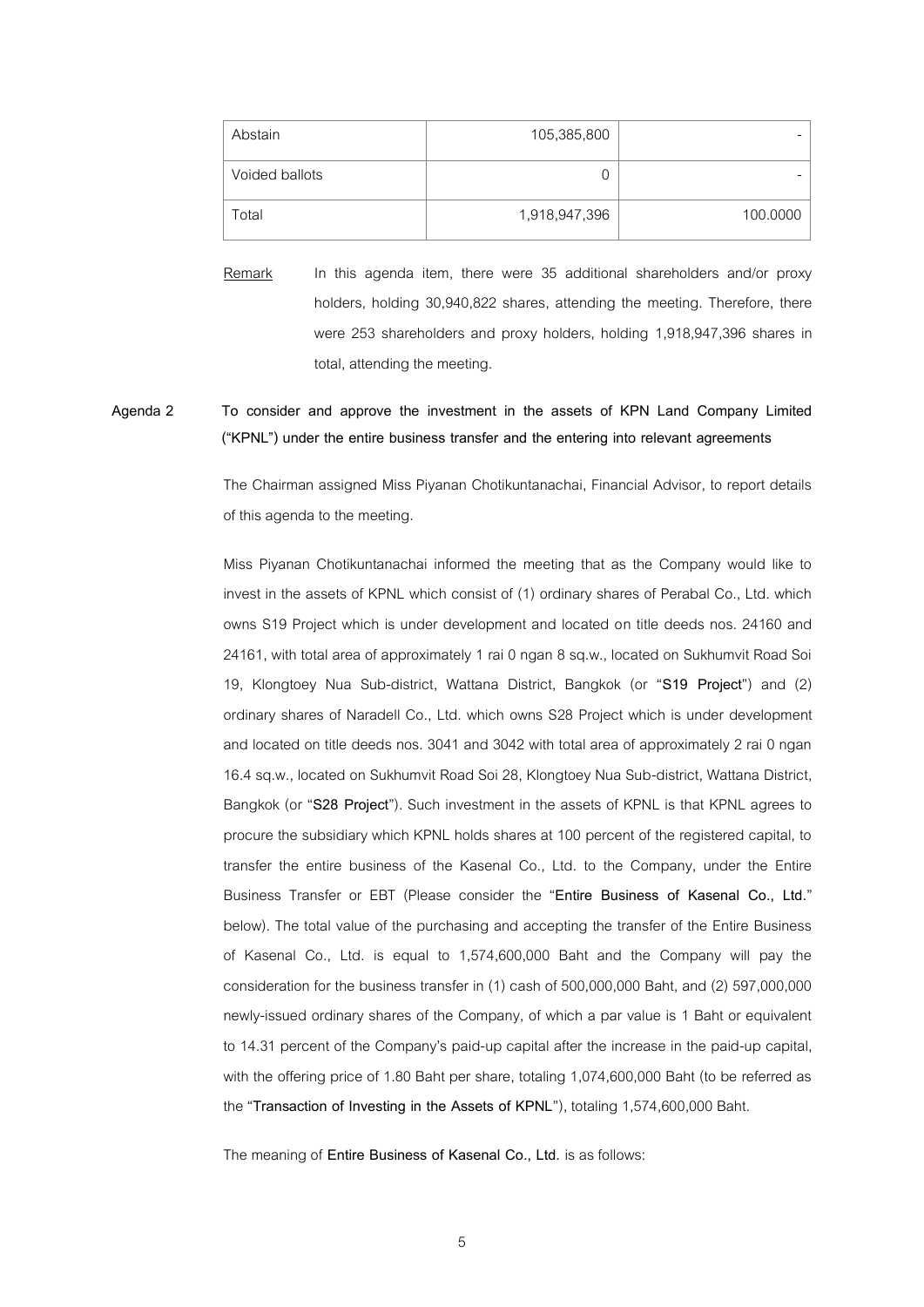- 1) Ordinary shares of Perabal Co., Ltd. and Naradell Co., Ltd., which are a subsidiary that the Kasenal Co., Ltd. holds shares at 100 percent of the registered capital;
- 2) Perabal Co., Ltd. is the owner of the S19 Project and Naradell Co., Ltd. is the owner of the S28 Project.

Remark: To be in accordance with the above, the 3 subsidiary companies of KPNL will proceed as follows:

- First Prior to the transfer of Entire Business of Kasenal Co., Ltd. to the Company, Perabal Co., Ltd. and Naradell Co., Ltd. have 3 minority shareholders, Kasenal Co., Ltd. will purchase the entire shares of Perabal Co., Ltd. and Naradell Co., Ltd. from the 3 minority shareholders in order that Kasenal Co., Ltd. will hold shares in Perabal Co., Ltd. and Naradell Co., Ltd. at 100 percent.
- Second Kasenal Co., Ltd. which shares are held by KPNL and 3 minority shareholders will receive the transfer of the newly-issued ordinary shares of the Company and will proceed under the EBT by dissolving Kasenal Co., Ltd. and transfer the newly-issued shares of the Company to KPNL and the 3 minority shareholders. Afterward, the 3 minority shareholders will transfer the newly-issued ordinary shares of the Company to KPNL so that KPNL will hold 597,000,000 newly-issued ordinary shares of the Company.

The determination of total value of consideration of 1,574,600,000 Baht is the determination by the fair value of the transferred business, which is S19 Project and S28 Project. From the value assessment of land project development of S19 Project and S28 Project to be condominiums projects, the Company will receive return which is appropriate to risks in developing the project such as the risk from market factors, risk from environmental impact assessment (EIA) and risk from capital structure. The return is in line with the investment decision and feasibility study of the condominium project according to normal consideration guidance of the Company. The method used to determine the return from both of the projects are to consider the net profit of the projects.

In this regard, the Company estimates the project value of S19 Project to be approximately 2,600 million Baht and S28 Project to be approximately 5,100 million Baht. The project value is the estimation of income from the sale of the condominium units in the entire project. Both of the projects have already obtained the credit facilities (Project Finances) from financial institutions.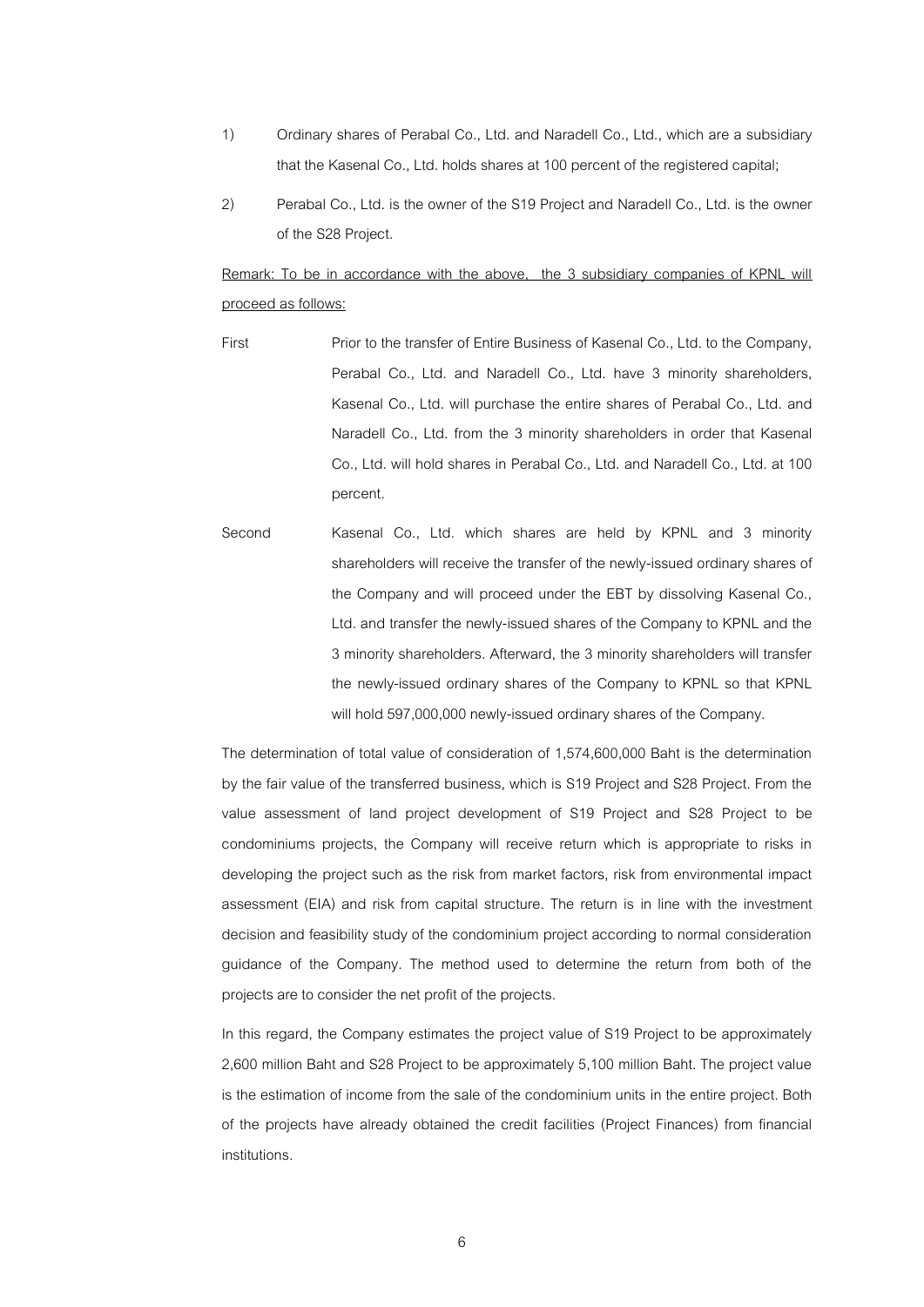|                                                  | S19 Project         | S <sub>28</sub> Project |
|--------------------------------------------------|---------------------|-------------------------|
| Project Value (project<br>incomes<br>estimation) | 2,600 million Baht  | 5,100 million Baht      |
| Proportion of<br>Interests in the<br>Project     | 51 percent          | 100 percent             |
| Commencement of Project Income<br>Realization*   | Between 2022 - 2023 | Between 2023 - 2024     |

(Remark : The Company cannot provide details and information in depth such as expecting net profit or expecting selling price per square meter because such details and information are business secret which cannot be publicly disclosed.)

\*The project value (project incomes estimation) and the year that the project can commence project income realization and the year that the construction is completed and expected period that condominium units can be transferred to customers are from the estimation of the Company from the Company's experience, which can be changed upon the change of material factors.

The Company determines the offering price for the 597,000,000 newly-issued ordinary shares at 1.80 Baht per share which is the fair value of the Company prior to entering into the transaction and such value is negotiated and agreed between the Company and the seller. The method used for determining the prices is referenced to the valuation of fair value under the Discounted Cash Flow method which is prepared by referring to the assumption from the interviews of the management and due diligence of the financial advisors of the Company. Material assumptions are the past three-year operational result of the Company, the future projects that the Company is already able to find land for the development by considering the land sale and purchase of land agreements and the potential growth of income of the Company and profits in the future by estimating from the projected project value, etc.

Such Transaction of Investing in the Assets of KPNL is considered an acquisition of assets pursuant to the Notification of the Capital Market Supervisory Board No. Tor Jor 20/2551 Re: Rule of Significant Transaction Constituting an Acquisition or Disposal of Assets (as amended) and the Notification of the Board of Governors of the Stock Exchange of Thailand Re: Disclosure of Information and Other Acts of Listed Companies Concerning the Acquisition and Disposition of Assets B.E. 2547 (2004) (as amended) (the "**Acquisition and Disposition Notification**"). After calculating the size of such transaction by comparing with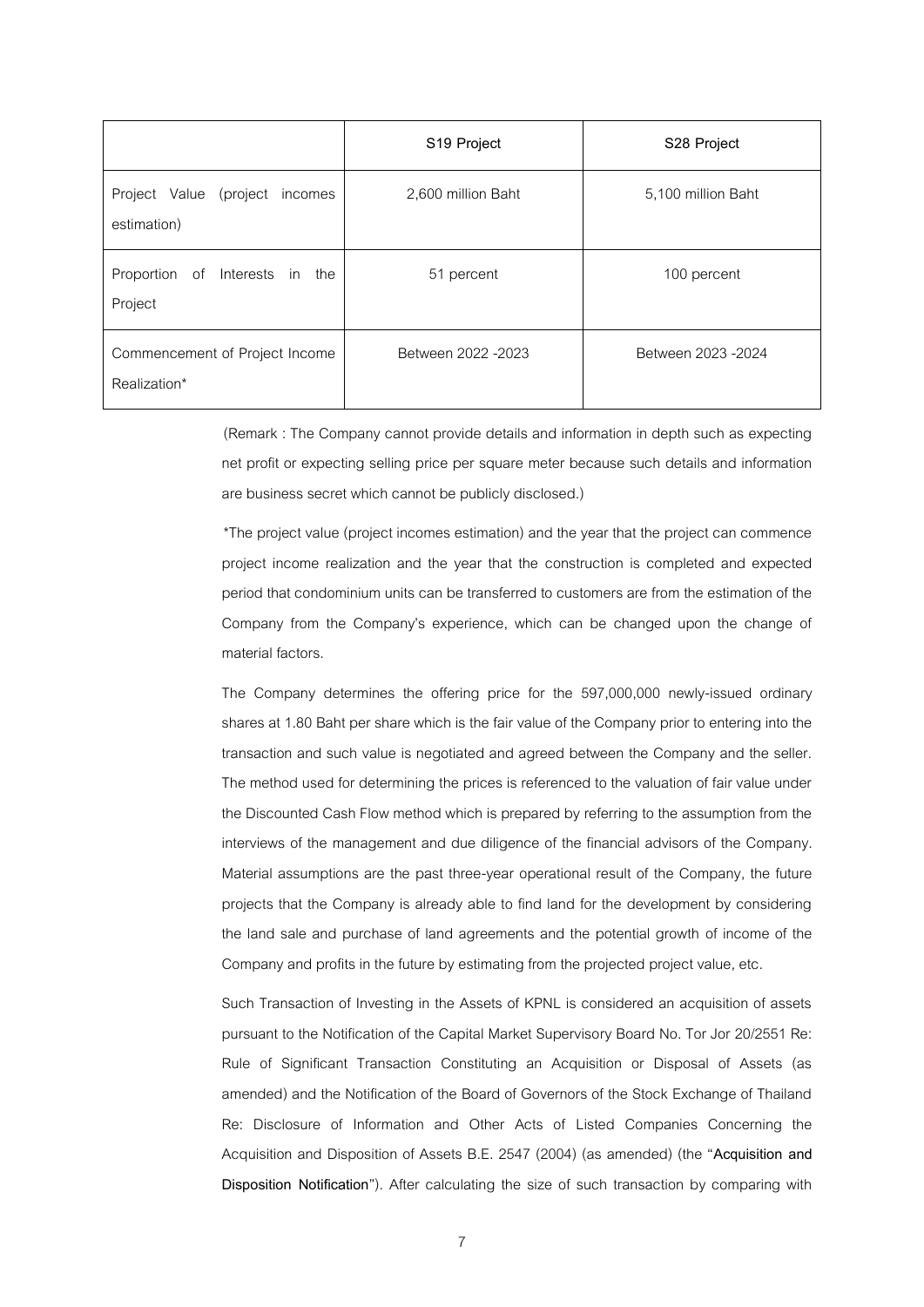total assets referred in the Consolidated Financial Statements of the Company for the period ended 30 June 2018, the highest transaction value is equal to 16.7 percent based on the value of the shares issued by the listed company to pay for the asset basis, which is higher than 15 percent but lower than 50 percent.

However, during the past 6 months, the Company has acquired assets of the Company and/or subsidiaries of the Company of which the size is equal to 10.49 percent. When combining with size of the acquisition transactions during the past 6 months, the size is equal to 27.19 percent. Therefore, the Company is required to disclose the information memorandum on entering into the transaction to the SET and to circulate the information memorandum to shareholders within 21 days from the date that the information memorandum is disclosed to the SET. The Company has already circulated the information memorandum to shareholders. It is noted that the Company has amended information in such information memorandum in the Information Memorandum on Acquisition of Assets of Raimon Land Public Company Limited which was delivered to all shareholders together with the invitation of the meeting.

Although the value of such Transaction of Investing in the Assets of KPNL does not require the Company to propose the entering into such investment to meeting of the shareholders pursuant to the Acquisition and Disposition Notification and does not require the Company to appoint an independent financial advisor (IFA) to provide opinion on the transaction, such investment is considered a purchase or acceptance of transfer of business of private company by the Company pursuant to Section 107 (2)(B) of the Public Limited Companies Act B.E. 2535 (as amended), without the necessity to consider the size of the transaction. The Company is therefore required to obtain the approval from meeting of the shareholders of the Company with the votes of not less than three-fourths of the total votes of the shareholders who attend the meeting and have the right to vote, where votes from people who have vested interest will not be counted.

Details of the Transaction of Investing in the Assets of KPNL are in the Information Memorandum on Acquisition of Assets of Raimon Land Public Company Limited which was delivered to all shareholders together with the invitation of the meeting.

In addition, to enable the completeness of the entering into the Transaction of Investing in the Assets of KPNL, it is proposed to the meeting of the shareholders to consider and approve that the authorized directors of the Company and/or the persons who are authorized by such person shall have the authority to consider and take all actions

8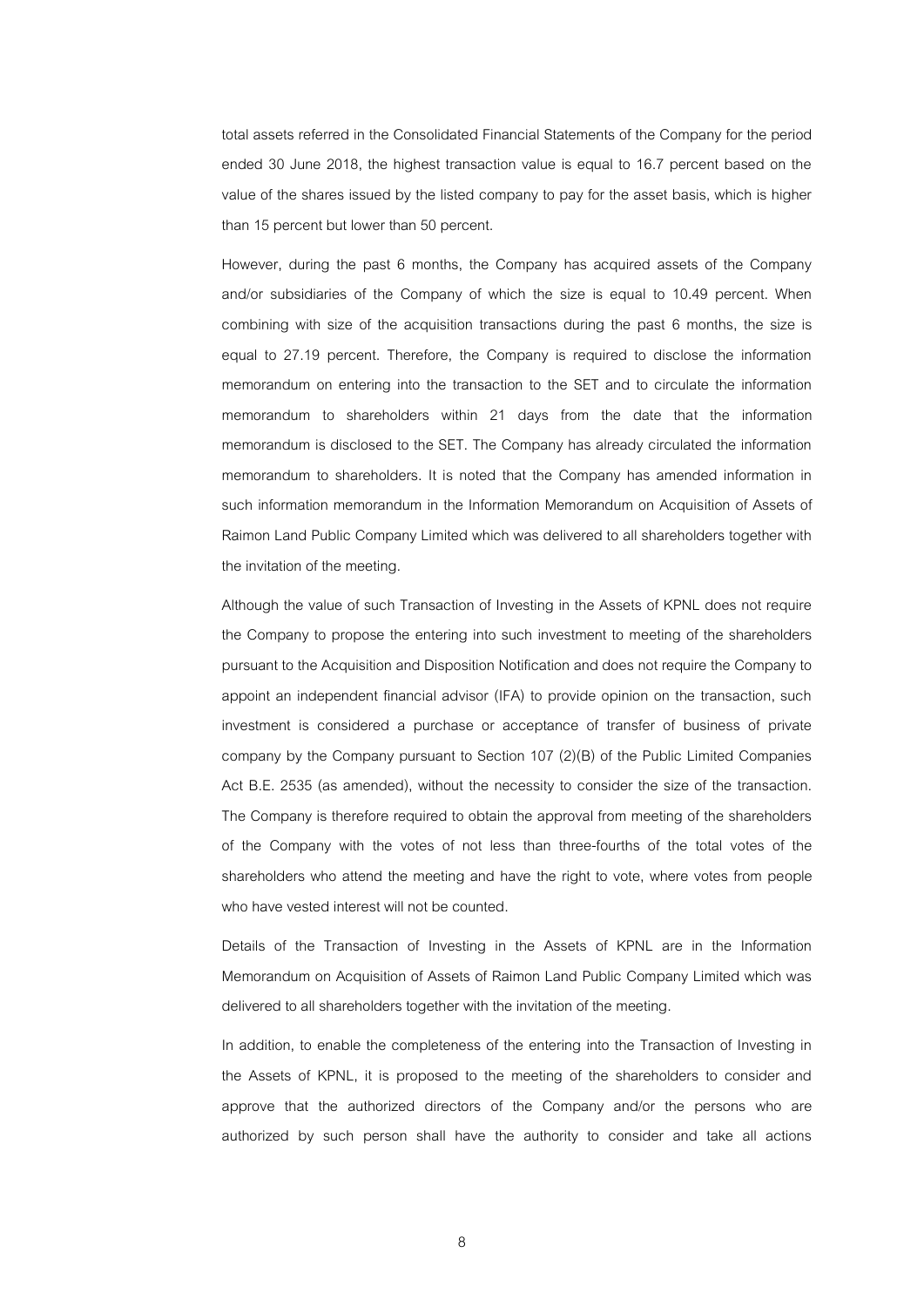necessary to, relating to and/or in connection with the entering into the Transaction of Investing in the Assets of KPNL, including but not limited to the following actions:

- (1) To specify conditions and details which relate to with the entering into the Transaction of Investing in the Assets of KPNL.
- (2) To negotiate, enter into, execute and rectify relevant documents and agreements relating to and/or in connection with the entering into the Transaction of Investing in the Assets of KPNL, along with considering and appointing various advisors and other service providers to undertake any action in relation to the entering into the Transaction of Investing in the Assets of KPNL.
- (3) To sign application forms, waiver application, notice, or any instruments or documents relating to the entering into the Transaction of Investing in the Assets of KPNL, including with certifying any relevant documents, contacting, filing and/or receiving documents to/from officers or representatives of any relevant organizations.
- (4) To undertake other necessary actions relating to and/or in connection with the entering into the Transaction of Investing in the Assets of KPNL in order to be in compliance with the laws and/or relevant regulations.

In this regard, on 15 August 2018, the Company has entered into the agreement with KPNL in relation to the Entire Business Transfer of Kasenal Co., Ltd. in which material conditions precedent are as follows:

- (1) The meeting of Board of Directors of the Company and/or the meeting of shareholders of the Company passes the resolution to approve the issuing of 597,000,000 newly-issued ordinary shares of the Company, with a par value of 1 Baht per share, to pay as part of the value of the Transaction of Investing in the Assets of KPNL.
- (2) The meeting of Board of Directors of the Company and/or the meeting of shareholders of the Company passes the resolution to approve the investment in the assets of KPNL.
- (3) The meeting of Board of Directors of KPNL and/or the meeting of shareholders of KPNL passes the resolution to approve the transferring of the assets of KPNL to the Company.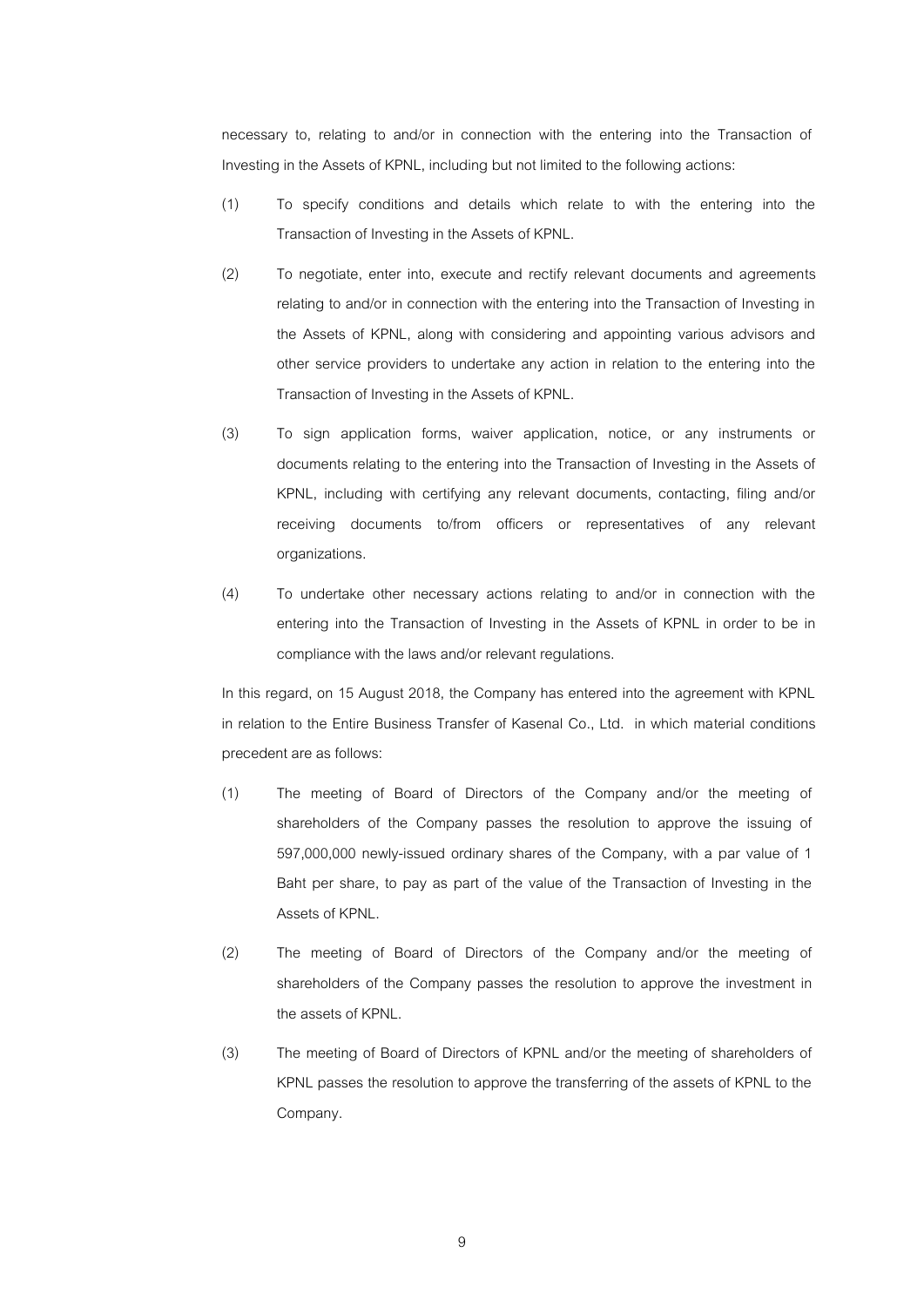(4) Consent, approval or acceptance from other shareholders is obtained for the Transaction of Investing in the Assets of KPNL according to the existing joint venture agreements of KPNL.

In this regard, the Board of Directors considered and deemed appropriate to propose the meeting of shareholders to consider and approve the entering into the Transaction of Investing in the Assets of KPNL and that the authorized directors of the Company and/or the persons who are authorized by such person shall have the authority to consider and take all actions necessary to, relating to and/or in connection with the entering into the Transaction of Investing in the Assets of KPNL, as proposed in all respects.

The Chairman then gave an opportunity to the meeting to express opinion and inquire questions regarding this agenda, and there were shareholders express opinion and inquiring questions and their questions were answered as follows:

- 1<sup>st</sup> Shareholder I have 200,000 shares and when the Company sent the invitation to the meeting, I purchased another 200,000 shares since I was confident that such 2 plots of lands will generate profits to the Company. Therefore, if there is a meeting in the next April, I would request the Company to convene the meeting at a hotel on Sukhumvit Road so that we can see the Company is able to purchase such 2 plots of lands within April or not as the SET is already aware that there is a shareholder of the seller who does not consent to the sale. If the Company is able to purchase, I will be pleased but if the purchase and sale is not successful, it might have an effect in lowering the share price of the Company.
- Khun Sataporn Amornvorapak The shareholders might hear the news from newspaper or from their friends. However, such matter is all about KPNL but in this meeting, the shareholders are asked to approve the transaction of the Company. If the shareholders does not pass a resolution to approve, the transaction will not occur. The Board of Directors has considered and viewed that the entering into such transaction is good to the Company and therefore the transaction was proposed to the shareholders' meeting.

After the shareholders have duly approved the entering into such transaction, the Company will apply for permission from the Office of the SEC. Within five days from the date of filing the application, the Company shall be deemed to receive permission unless the Office of the SEC notifies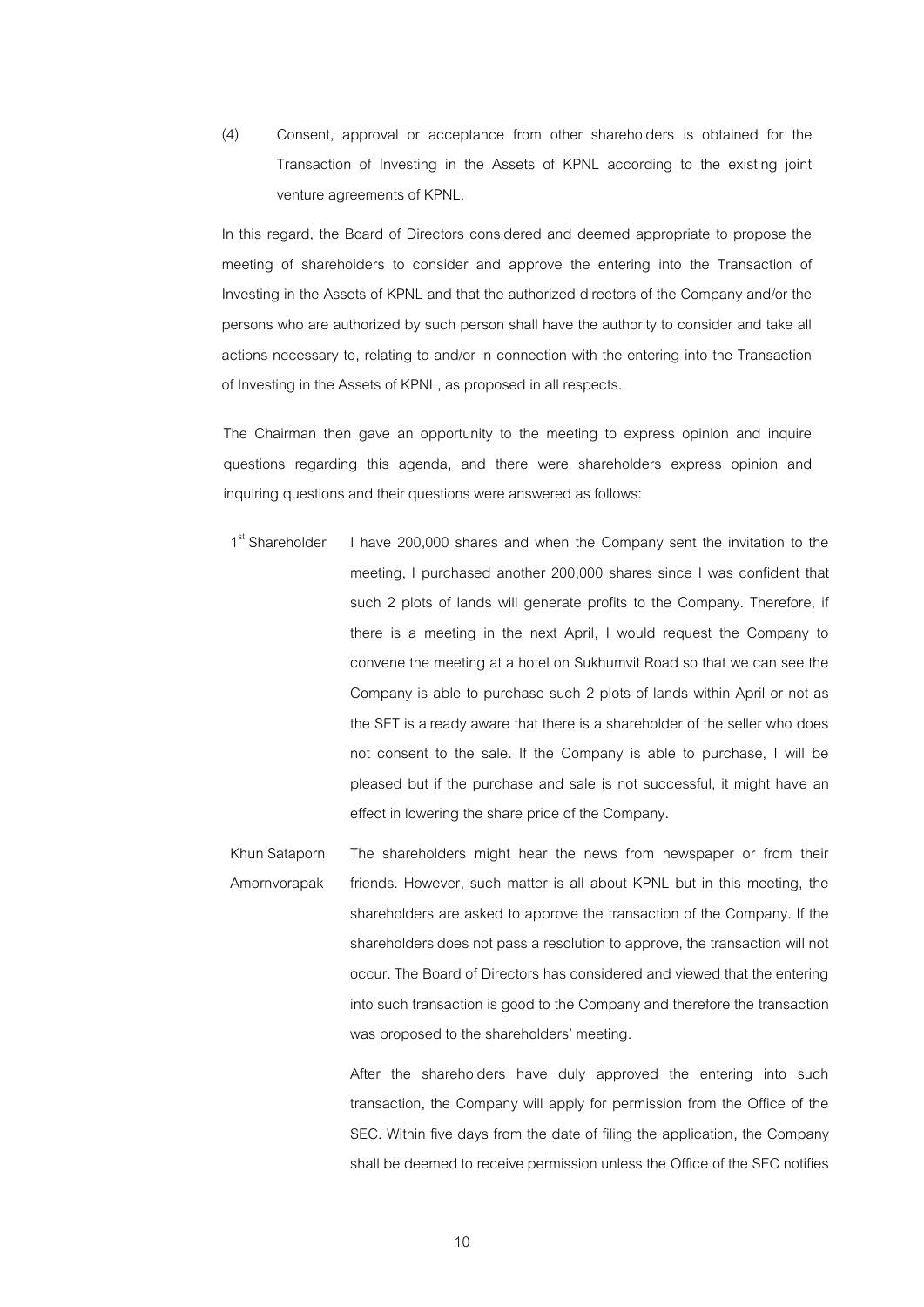otherwise. Thereafter, the procedures as agreed between the Company and KPNL will be implemented.

| Proxy of                 | Due to the news from Manager Online and Bangkok Biz News regarding         |
|--------------------------|----------------------------------------------------------------------------|
| Shareholder <sup>1</sup> | the allegation about the non-transparency of the sale of assets by KPNL at |
| 1 <sup>st</sup> Question | 4,000 million Baht to the Company, it is requested that the Board of       |
|                          | Directors to clarify about such news.                                      |

Khun Manida Shareholders, please be informed as follows:

- Zinmerman ("**Legal Advisor**") 1. All of the news appearing in various newspapers, when compared word by word, came from the same source.
	- 2. The information that the SET has already received such issues is likely to be deviated from the fact because KPNL's movements would not be the concern of the SET and the Office of the SEC as KPNL is a limited company, not a company listed on the SET.
		- 3. With regard to the non-transparency, please be informed that all fact is that there was only one shareholder of KPNL, holding one share, has not satisfied with the resolutions of the shareholders' meeting whereas the other shareholders holding 7,999,999 shares or 99.99 percent have already approved the entering into the transaction with the Company.

Proxy of Shareholder What is the necessity of the Company to enter into the acquisition of the assets of KPNL transaction?

Legal Advisor The details of the Company's necessity were already informed to the shareholders by the financial advisor at the beginning of the meeting and also included in the Information Memorandum delivered to the shareholders prior to this meeting.

Proxy of Shareholder Who has acted as a representative of KPNL in the negotiation of such transaction?

Legal Advisor This meeting is a shareholders' meeting of the Company. The question is related to another entity and the Company could not provide an answer to such question.

2<sup>nd</sup> Question

3<sup>rd</sup> Question

<u>.</u>

 $<sup>1</sup>$  Khun Serm Piyachot, a proxy of Khun Wichao Puengsati, a shareholder holding 7,000 shares</sup>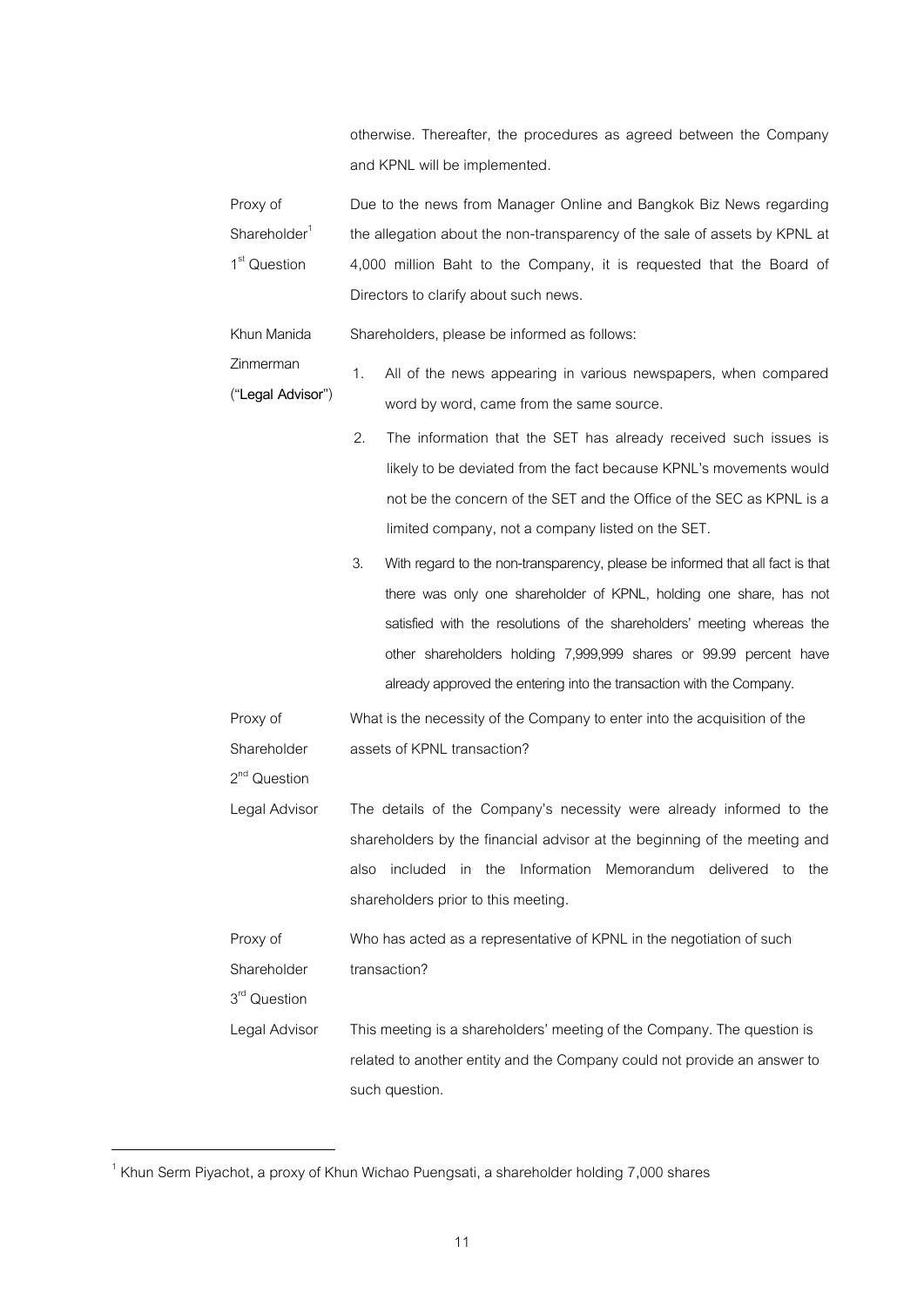| Proxy of                 | Will the news about the dispute affect the resolution of this shareholders'  |
|--------------------------|------------------------------------------------------------------------------|
| Shareholder              | meeting?                                                                     |
| 4 <sup>th</sup> Question |                                                                              |
| Legal Advisor            | No.                                                                          |
| Proxy of                 | As KPNL will become a major shareholder of the Company, how will the         |
| Shareholder              | Company eliminate the conflict of interest issues?                           |
| 5 <sup>th</sup> Question |                                                                              |
| Legal Advisor            | The details appear in the document delivered to the shareholders together    |
|                          | with the invitation of this meeting and in the website of the SET.           |
| Proxy of                 | Will KPNL's employees be transferred to the Company?                         |
| Shareholder              |                                                                              |
| $6th$ Question           |                                                                              |
| Legal Advisor            | The details appear in the Information Memorandum already delivered to        |
|                          | the shareholders.                                                            |
| Proxy of                 | Why will the consideration be paid in cash and newly-issued ordinary         |
| Shareholder              | shares?                                                                      |
| $7th$ Question           |                                                                              |
| Legal Advisor            | All of such matters were carefully considered by the Board of Directors      |
|                          |                                                                              |
|                          | with recommendation of the legal advisors and financial advisors and were    |
|                          | primarily considered by the Office of the SEC.                               |
|                          |                                                                              |
| Proxy of                 | What is rationale for purchasing 107 condominium units, which have not       |
| Shareholder              | been transferred, of Diplomat 39 Project and 9 condominium units, which      |
| 8 <sup>th</sup> Question | have not been transferred, of Diplomat Sathorn Project and why was there     |
|                          | no calculation for the size of this transaction?                             |
| Financial                | Completely-constructed condominium units are considered the Company's        |
| Advisor (Khun            | current assets used for operation. According to the notification of the SET, |
| Nathapol                 | calculation for the size of this type of transaction is not required. The    |
| Mingmaung)               | Company has already consulted this issue with the Office of the SEC. This    |
|                          | practice is also in line with the practices of other real estate development |
|                          | companies which purchase condominium units for sale and when they can        |
|                          | find customers to purchase such asset, the company will record the           |
|                          | proceeds thereof as revenue.                                                 |
| Proxy of                 | From the details of the purchase of the condominium units inquired, please   |

12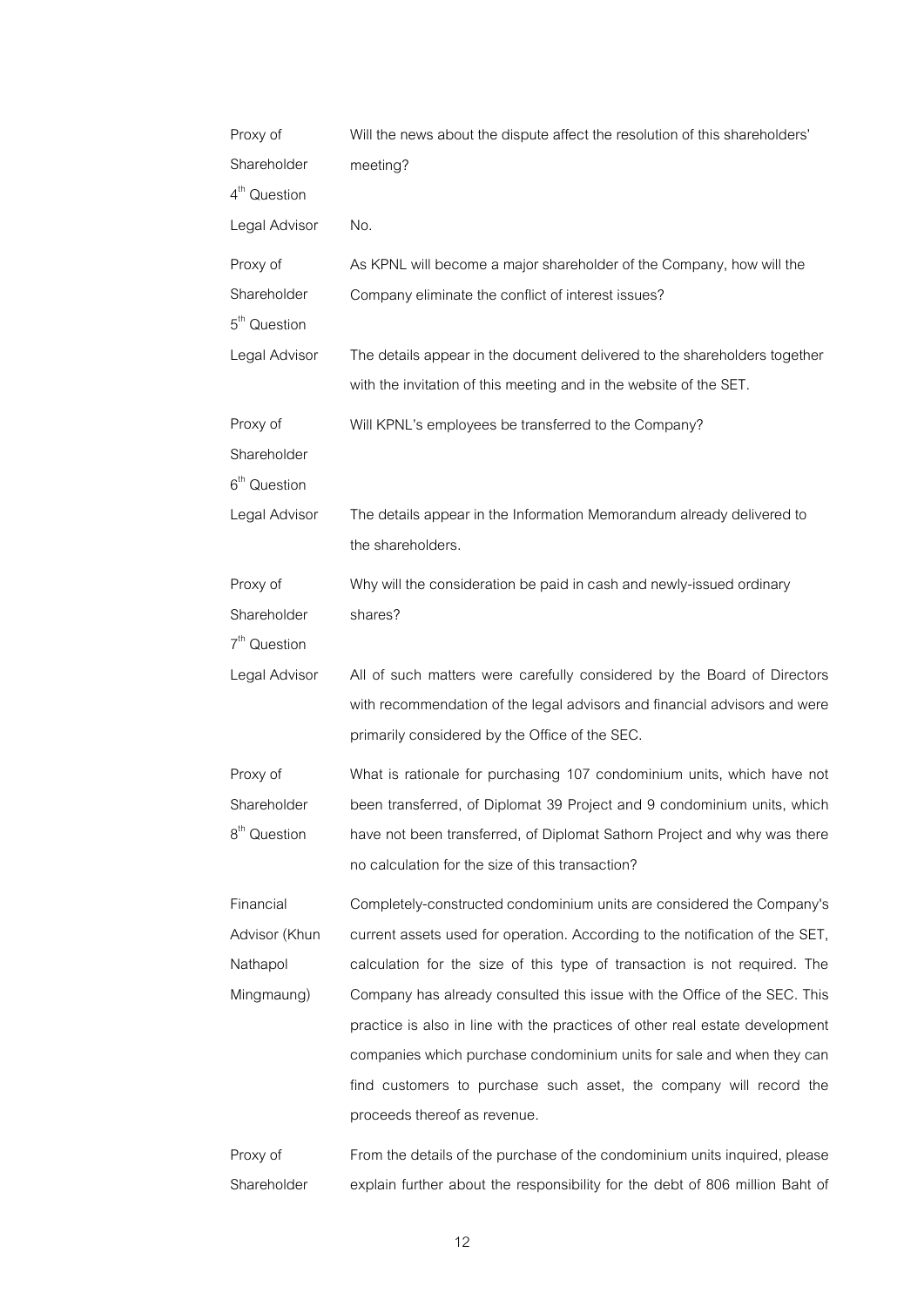$9<sup>th</sup>$  Question such projects and the reason why the Company has to be responsible for such debt and the effects on the Company and how, or the benefits to the Company and how.

Financial Advisor (Khun Piyanan Chotikuntanachai) The questions are not relevant to the agenda item being discussed. However to please the shareholder asking the questions, please be informed that in the calculation for the value of asset acquisition, all relevant assets and liabilities would be considered and the value of which would be reflected in each asset purchase price.

Proxy of Shareholder 10<sup>th</sup> Question In purchasing of the condominium units which have not been transferred, has the Board of Directors conducted a feasibility study on the sale of such non-transferred condominium units and how much profit will the Company receive, and will the investment be worth the return?

| Financial         | These questions are not relevant to the agenda being discussed. Please      |
|-------------------|-----------------------------------------------------------------------------|
| Advisor           | raise these questions in other business agenda item if there is a remaining |
| (Khun Piyanan     | time so that other shareholders would have an opportunity to raise          |
| Chotikuntanachai) | questions relevant to the agenda item being discussed and resolution        |
|                   | would be voted on.                                                          |

Proxy of Shareholder In the Information Memorandum, the Company specifies that it can use Diplomat and Capital trademarks, who currently own such trademarks?

11<sup>th</sup> Question Financial

KPNL currently owns such trademarks.

Advisor

(Khun Piyanan

Chotikuntanachai)

| Proxy of    | What is the form of permission to use such trademarks and why is there no |
|-------------|---------------------------------------------------------------------------|
| Shareholder | remuneration for the use of such trademarks?                              |

12<sup>th</sup> Question

Legal Advisor The above matters are part of the agreement. As the Company has acquired the condominium units and buildings, it has the right to use such trademarks for further developing the projects.

Proxy of Shareholder Has the Company ever evaluated the value of the Diplomat and Capital trademarks?

13<sup>th</sup> Question

Legal Advisor From our understanding, no evaluation of the value of the trademarks has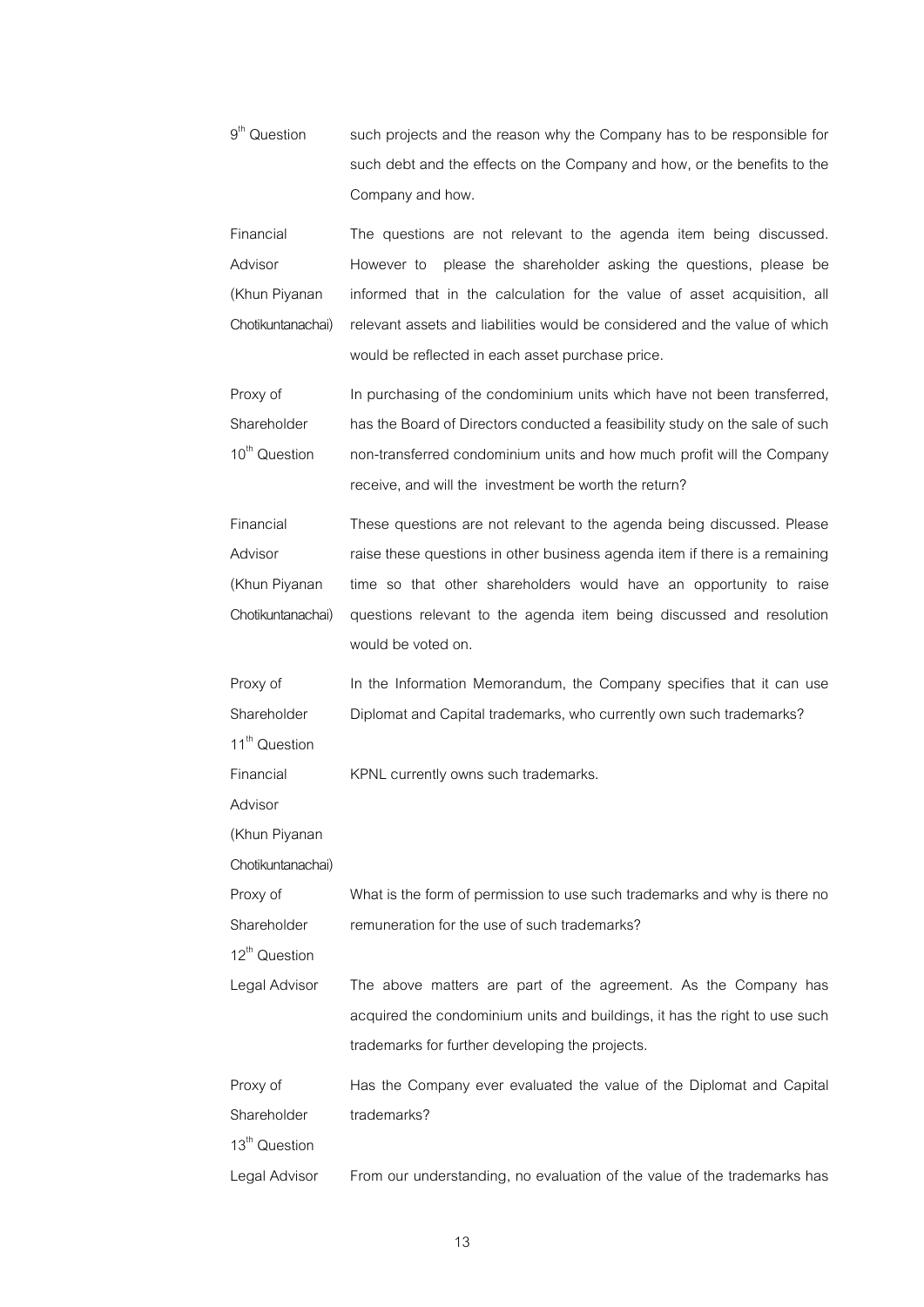ever been conducted in Thailand.

However, please be informed that the Board of Directors of the Company has carefully considered this agenda. In order to comply with the laws and

|                                                         | notifications of the Office of the SEC and the SET, the Company proposed<br>this agenda to the shareholders for approval. The shareholders however<br>have the right to approve or disapprove this agenda.                                                                                                                                                        |
|---------------------------------------------------------|-------------------------------------------------------------------------------------------------------------------------------------------------------------------------------------------------------------------------------------------------------------------------------------------------------------------------------------------------------------------|
| Proxy of<br>Shareholder<br>14 <sup>th</sup> Question    | With regard to the S19 Project in which KPNL has only 51 percent stake,<br>has the Company considered whether the other shareholder holding the<br>remaining 49 percent portion have a management plan for the subsidiary<br>in line with that of the Company?                                                                                                    |
| Legal Advisor                                           | relevant information<br>has<br>disclosed<br>Information<br>All<br>been<br>in<br>the<br>Memorandum.                                                                                                                                                                                                                                                                |
| Proxy of<br>Shareholder<br>15 <sup>th</sup> Question    | When the transfer of the assets of KPNL transaction is expected to be<br>completed?                                                                                                                                                                                                                                                                               |
| Legal Advisor                                           | The details appear in the conditions specified in the Information<br>Memorandum.                                                                                                                                                                                                                                                                                  |
| Proxy of<br>Shareholder<br>16 <sup>th</sup> Question    | According to the news about the petition to revoke the resolutions of the<br>shareholders' meeting of KPNL, in the case where the court has rendered<br>a decision to revoke such resolutions, how will the Board of Directors of the<br>Company be responsible for such matter?                                                                                  |
| Legal Advisor                                           | Such petition does not affect the Company.                                                                                                                                                                                                                                                                                                                        |
| Proxy of<br>Shareholder<br>17 <sup>th</sup> Question    | It is heard that KPNL's shareholder submitted a letter to the Company, the<br>Office of the SEC and the SET, why had the Company not informed this<br>matter to its shareholders?                                                                                                                                                                                 |
| Legal Advisor                                           | The Board of Directors of the Company had not received such letter as<br>claimed. If the proxy has such document, please forward it to the<br>Company. The shareholders, please be informed that the Board of<br>Directors had not yet received such letter as claimed by the proxy and thus<br>the Company do not know what document the proxy is talking about. |
| 2 <sup>nd</sup> Shareholder<br>1 <sup>st</sup> Question | What is the impact of the purchase of land by cash and the capital<br>increase on minority shareholders and will the shareholding percentage<br>decrease or increase from these transactions?                                                                                                                                                                     |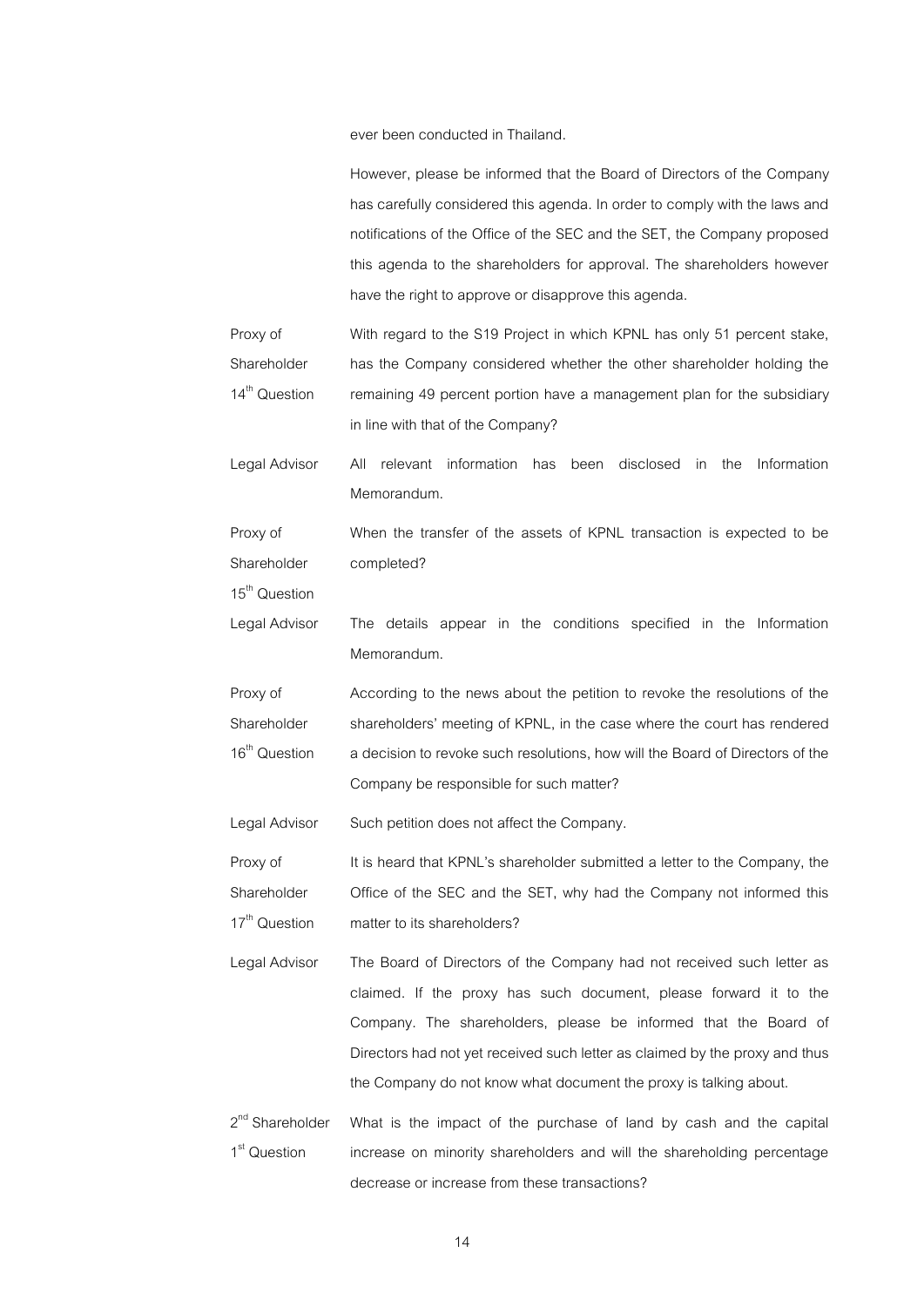| Financial                   | All shareholders, whether they are major or minority shareholders, will be    |
|-----------------------------|-------------------------------------------------------------------------------|
| Advisor                     | impacted, whereby there will be a dilution effect of shareholding proportion  |
| (Khun Piyanan               | of around 14.3 percent which is equal to the KPNL's acquired shareholding     |
| Chotikuntanachai)           | percentage in the Company.                                                    |
| 2 <sup>nd</sup> Shareholder | Will the number of shares in the Company held by shareholders decrease        |
| $2nd$ Question              | or not?                                                                       |
| Financial                   | The number of shares held by each shareholder will be the same, not           |
| Advisor                     | decreasing.                                                                   |
| (Khun Piyanan               |                                                                               |
| Chotikuntanachai)           |                                                                               |
| 2 <sup>nd</sup> Shareholder | Will the shareholders be required to additionally pay for the capital         |
| 3 <sup>rd</sup> Question    | increase?                                                                     |
| Financial                   | The shareholders will not be required to pay for the capital increase. For    |
| Advisor                     | this transaction, the shareholding percentage of all shareholders will be     |
| (Khun Piyanan               | diluted, but the number of shares will remain the same. In addition, the      |
| Chotikuntanachai)           | Company will have a new shareholder who will contribute more benefits to      |
|                             | the Company and hopefully bring value added to the Company in the             |
|                             | future.                                                                       |
| 3rd Shareholder             | What is the NAV of the subsidiary of KPNL to be acquired by the Company       |
| 1 <sup>st</sup> Question    | when comparing to cash and shares to be swapped?                              |
| Financial                   | We assume that NAV means Net Asset Value, but this indicator might not        |
| Advisor                     | be used in the case of business disposition. NPV or Net Present Value         |
| (Khun Piyanan               | would rather be used in this case. When the Company evaluates a fair          |
| Chotikuntanachai)           | value, it complies with the determined procedure. In the case of purchase     |
|                             | of land or projects, whether new projects, projects of which certain portion  |
|                             | is finished or projects of which substantial portion is finished, the Company |
|                             | will normally consider how much revenue, cost or profit it will receive from  |
|                             | such project. The Company will then consider if the amount of profit would    |
|                             | be in the range that the Company is interesting or not. As for the S18        |
|                             | Project and S29 Project, the Company followed such procedure with the         |
|                             | assistance of the financial advisors who jointly considered with the          |
|                             | Company. In the normal real estate business, the rate of return in the form   |
|                             | of profit to be generated by a certain project will be considered. However,   |

15

some numeric details, such as land price are normally considered as a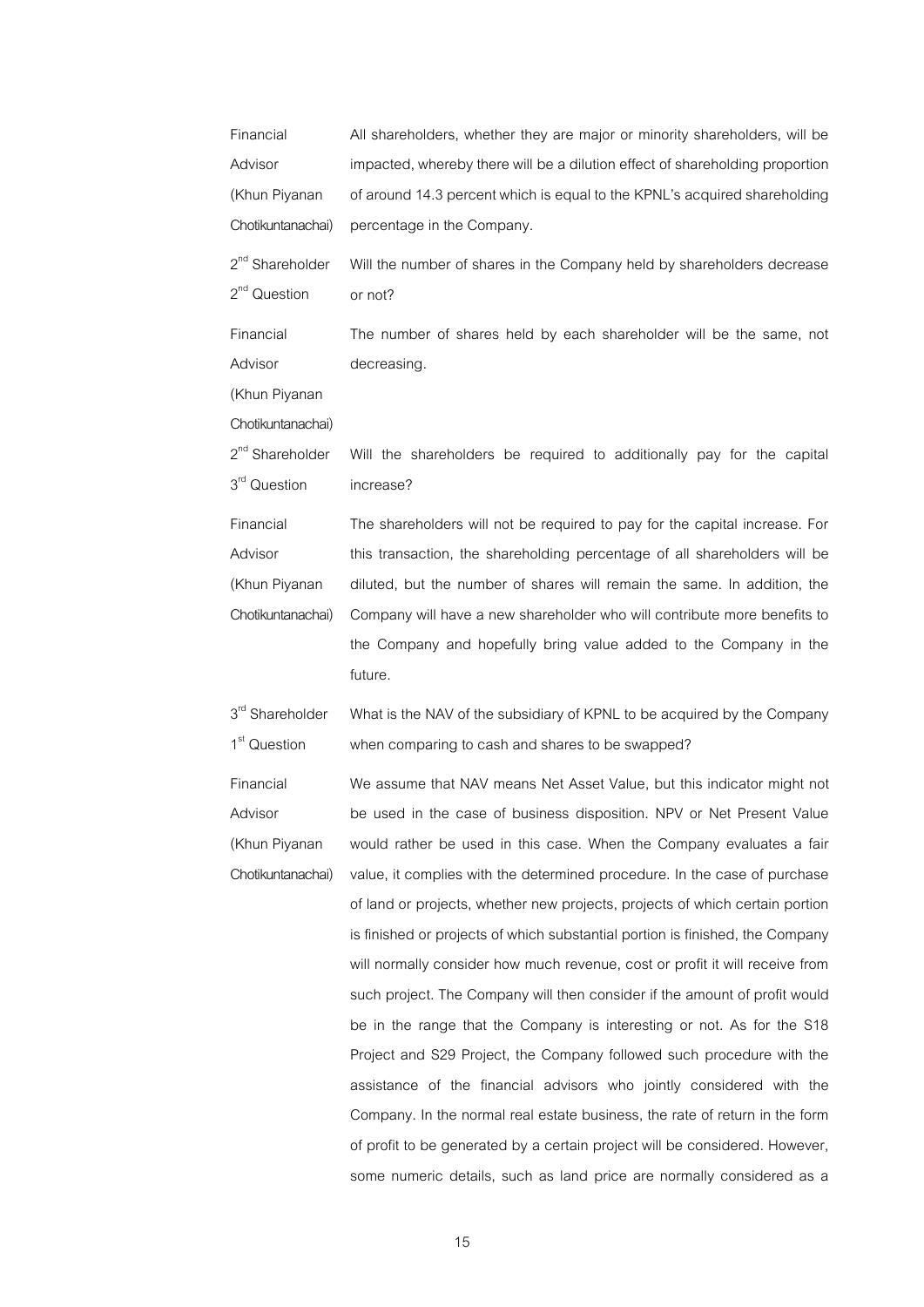trade secret of the Company and normally will not be disclosed. The financial advisors would like to informed that the consideration process was as normally conducted and the expected rate of return was within a range that the Company deemed appropriate.

3<sup>rd</sup> Shareholder 2<sup>nd</sup> Question What is the standard rate of return or profitability of the Company in real estate development?

Khun Sathaporn Amornworapak The Company would normally consider making an investment in a real estate project having the rate of return at 13 – 15 percent, which is closed to the industry standard.

- 4<sup>th</sup> Shareholder This agenda item is related to the purchase of the assets of KPNL, but the fact indicated that the transaction looks more like a joint venture and would like to ask two questions as follows:
	- 1. After the Company has entered into the transaction, will the Company be required to make additional investment or not?
	- 2. After KPNL has acquired around 14.31 percent of the shares, will KPNL become a general shareholder who will not be involved in the management or will KPNL be involved in the management of the Company and what will the management direction of the Company look like?

#### Financial Answers are as follows:

- Advisor (Khun Piyanan Chotikuntanachai) 1. As the Company will purchase a non-completed project in the form of land bank, additional investment will be required. However, such projects already have a source of loan from a bank. The Company then will not be required to proceed to obtain loans by itself.
	- 2. From the financial advisor's point of view, such transaction is not considered a backdoor listing nor a transaction causing a change to the majority ownership because KPNL will hold only 14.31 percent of the shares while JS ASSET MANAGEMENT PTE. LTD., the top major shareholder whose shareholding percentage is 25 percent of the shares, will be diluted to 21 percent, which 21 percent is still far different from 14 percent. JS ASSET MANAGEMENT PTE. LTD. will still be the top major shareholder is a key factor taking into account by the Office of the SEC to determine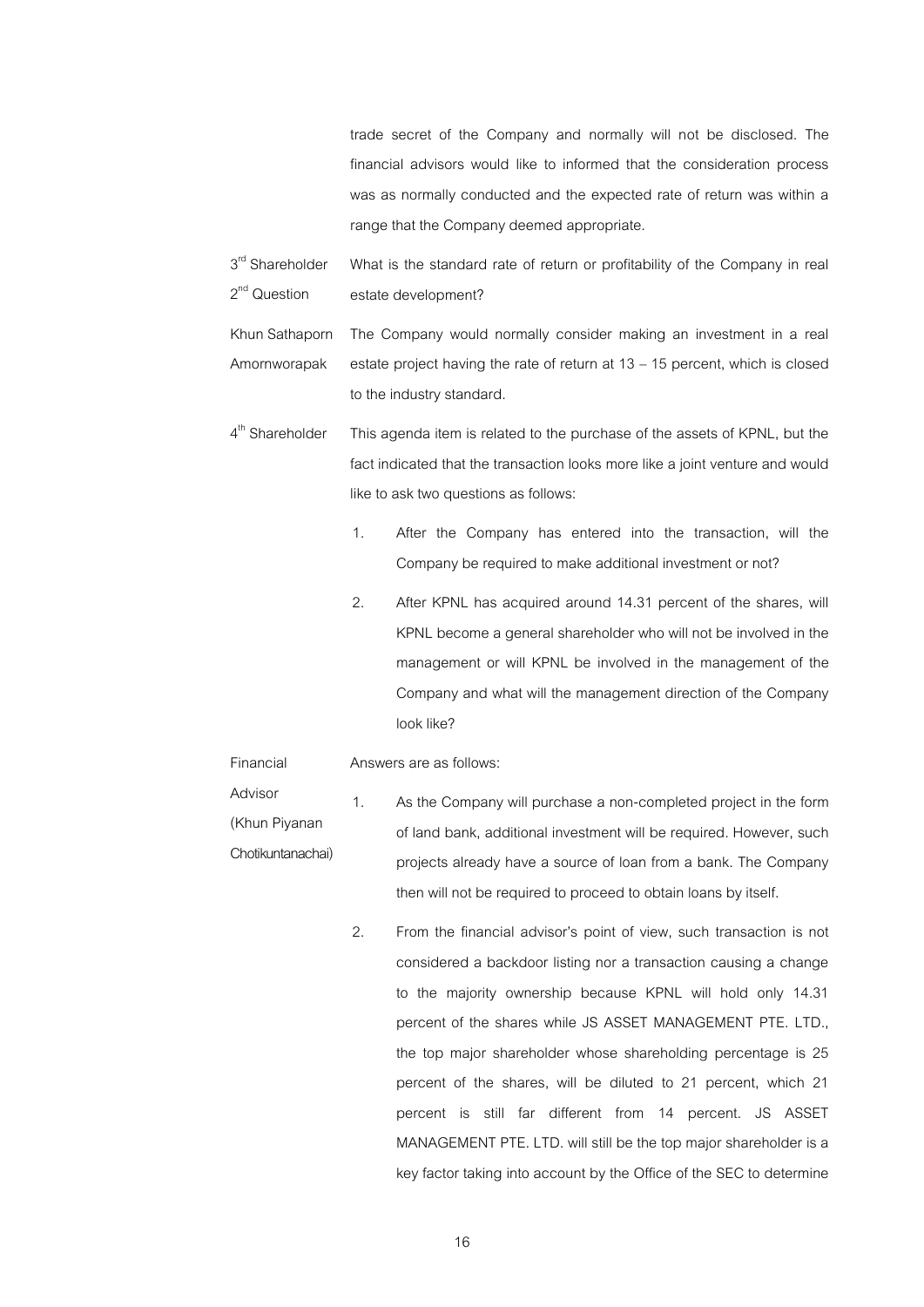whether this transaction is a backdoor listing or not.

With regard to KPNL's role after becoming the shareholder, KPNL will nominate two representatives to be directors of the Company. In this regard, the Company has wished that KPNL which having a long experience in real estate business and having a similar vision as the Company but having different groups of customers, would be beneficial to the Company.

The financial advisor preferred not to define the transaction as a "joint venture" or "not a joint venture" because KPNL will actually become a shareholder of the Company and the Company will receive additional assets.

When there was no shareholder expressing further opinions or inquiring further questions in relation to this agenda, the Chairman asked the shareholders to cast their votes. The resolution in this agenda must be approved with the votes of not less than three-fourths of the total votes of the shareholders who attend the meeting and have the right to vote, including abstention in the calculation base.

**Resolution** The meeting has considered and resolved to approve the investment in the assets of KPNL under the entire business transfer and the entering into relevant agreements, with the following voting results:

| Shareholders resolved to | Number of Votes | Percentage of All Votes |
|--------------------------|-----------------|-------------------------|
|                          |                 | from Shareholders and   |
|                          |                 | Proxies Attending the   |
|                          |                 | Meeting and Having the  |
|                          |                 | <b>Right to Vote</b>    |
| Approve                  | 1,777,521,086   | 92.6173                 |
| Disapprove               | 39,716,600      | 2.0694                  |
| Abstain                  | 101,973,800     | 5.3133                  |
| Voided ballots           | $\Omega$        |                         |
| Total                    | 1,919,211,486   | 100.0000                |

Remark In this agenda item, there were 26 additional shareholders and/or proxy holders, holding 264,090 shares, attending the meeting. Therefore, there were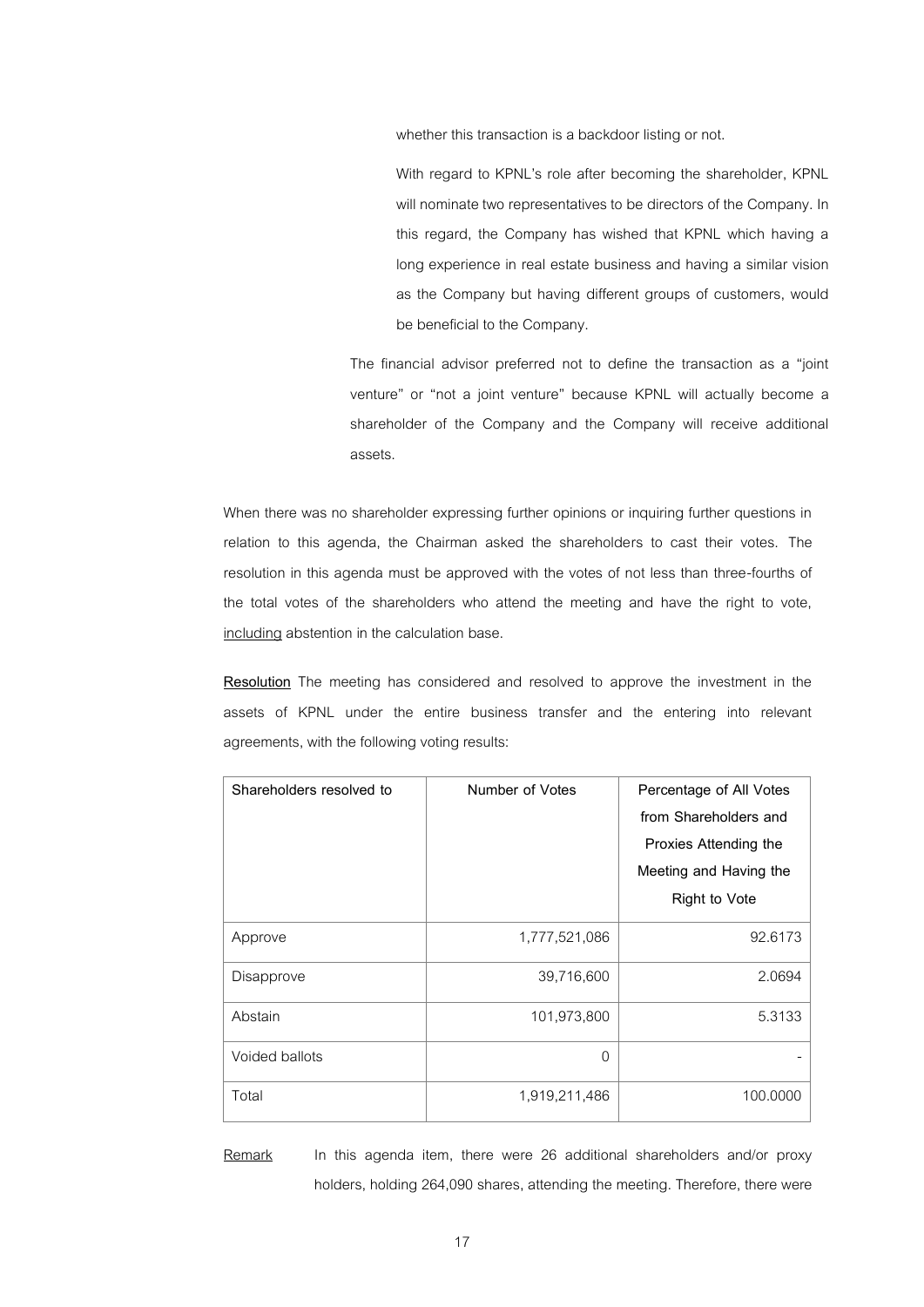279 shareholders and proxy holders, holding 1,919,211,486 shares in total, attending the meeting.

**Agenda 3 To consider and approve the capital decrease by 914,840,957 Baht from the existing**  registered capital of 4,581,414,804 Baht, to 3,666,573,847 Baht by cancelling 914,840,957 **unsold shares, having par value of Baht 1 per share, and to consider and approve the amendment to Clause 4 of the Company's Memorandum of Association to be in accordance with the decrease of the registered capital**

> The Chairman assigned Mr. Sataporn Amornvorapak, Company Secretary and Chief Financial Officer, to report details of this agenda to the meeting.

> Mr. Sataporn Amornvorapak informed the meeting that as the Company would like to propose the meeting of shareholders to consider and approve the issuance and allocation of the newly-issued ordinary shares to (1) pay part of the consideration for the entering into the Transaction of Investing in the Assets of KPNL and (2) accommodate the adjustment of the right given under the Warrants to Purchase Ordinary Share of the Company issued and offered to the Company's directors and/or employees ("**RML-WB**") as would be further proposed to the meeting to consider in **Agenda 4** and **Agenda 5**. However, Section 136 of the Public Limited Companies Act B.E. 2535 (as amended) requires that the Company may increase the amount of its registered capital by issuing new shares only after all shares have been sold and paid up, except in the case where the unsold shares are the shares issued to accommodate the exercise of rights under convertible debentures or shares warrant.

> Therefore, for the Company to be able to decrease the registered capital of the Company as prescribed by law, the Company must then decrease the registered capital of the Company of 914,840,957 Baht from the existing registered capital of 4,581,414,804 Baht to be the registered capital of 3,666,573,847 Baht by reducing the unsold shares of the Company of 914,840,957 shares, having par value of Baht 1 per share, with those shares being the ordinary shares that are allocated to accommodate the exercise of right under the warrant to purchase ordinary shares of the Company, which are issued and allocated to the existing shareholders pro rata (RML-W4), as per the resolution of the shareholders meeting no. 1/2015, held on 29 May 2015, which the Company has allocated the RML-W4 of the total amount of 893,853,790 units, having the total amount of shares that are allocated to accommodate the exercise of right of 914,841,477 shares, the ratio of the exercise of right at 1 unit of warrant per 1.06076 share, and with the exercise price at 1.857 Baht, with the details as per those the Company has informed the SET of the case of adjustment of the warrant to purchase the ordinary shares of Raimon Land Public Company Limited (RML-W4) no. ComSec. 17/2561 on 4 May 2018 which is the adjustment of rights as per Clause 5.5 of the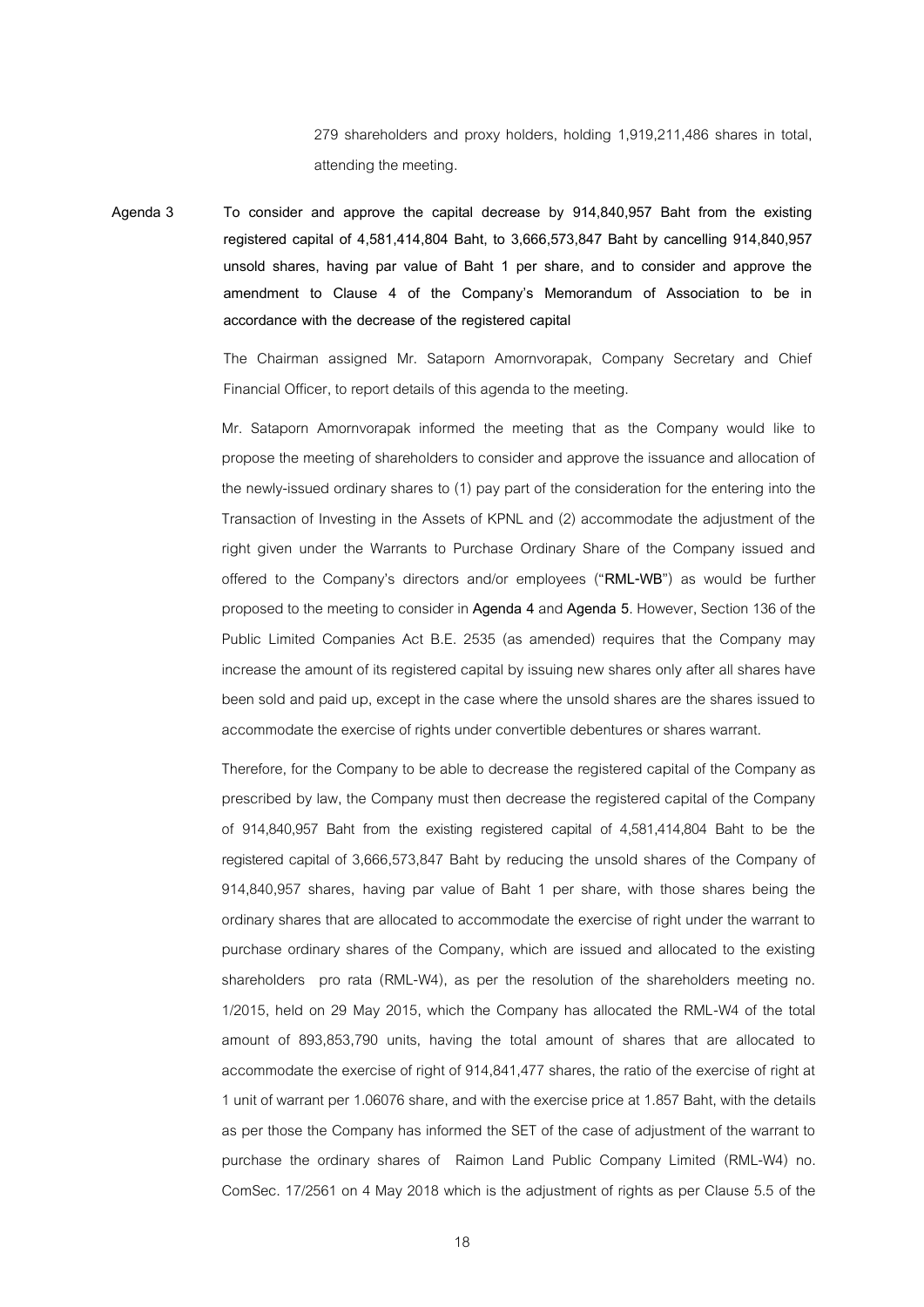Terms and Conditions, the case of paying the dividend of more than 90 percent of the net profit after the deduction of the income tax of the Company, and on the last exercise of right on 14 June 2018, 492 units of RML-W4have been exercised and there were 520 shares from the exercise, thus there are 893,853,298 units of an unexercised warrant and there are 914,840,957 shares left to be accommodate the exercise of the right, and currently RML-W4 has expired on 15 June 2018. The Company, therefore, is required to decrease the capital for such part, excluding the ordinary shares that are issued to accommodate the RML-WB of 91,089,720 share, as those shares are unsold that are issued to accommodate convertible debentures or the warrant.

Therefore, after the capital decrease of the Company, there would be the difference between the registered capital of the Company and the paid-up capital of the Company of 91,089,720 shares, which are the shares that issued to accommodate convertible debentures or RML-WB, as per the detail above.

In addition, as the Company will proceed with the decrease of the registered capital of the Company by deducting the unsold shares of the Company as specified above, the Company will amend Clause 4 of the Company's Memorandum of Association to be in accordance with the decrease of the Company's registered capital. Clause 4 shall be replaced with the following text:

| "Clause 4. | Registered capital | 3,666,573,847 Baht   | (Three Thousand Six Hundred    |
|------------|--------------------|----------------------|--------------------------------|
|            |                    |                      | Sixty Six Million Five Hundred |
|            |                    |                      | Seventy Three Thousand Eight   |
|            |                    |                      | Hundred Forty Seven Baht)      |
|            | Divided into       | 3,666,573,847 Shares | (Three Thousand Six Hundred    |
|            |                    |                      |                                |
|            |                    |                      | Sixty Six Million Five Hundred |
|            |                    |                      | Seventy Three Thousand Eight   |
|            |                    |                      | Hundred Forty Seven Shares)    |
|            | Value per share    | 1 Baht               | (One Baht)                     |
|            | Categorized into:  |                      |                                |
|            | Ordinary shares    | 3,666,573,847 Shares | Thousand Six Hundred<br>(Three |
|            |                    |                      | Sixty Six Million Five Hundred |
|            |                    |                      | Seventy Three Thousand Eight   |
|            |                    |                      | Hundred Forty Seven Shares)    |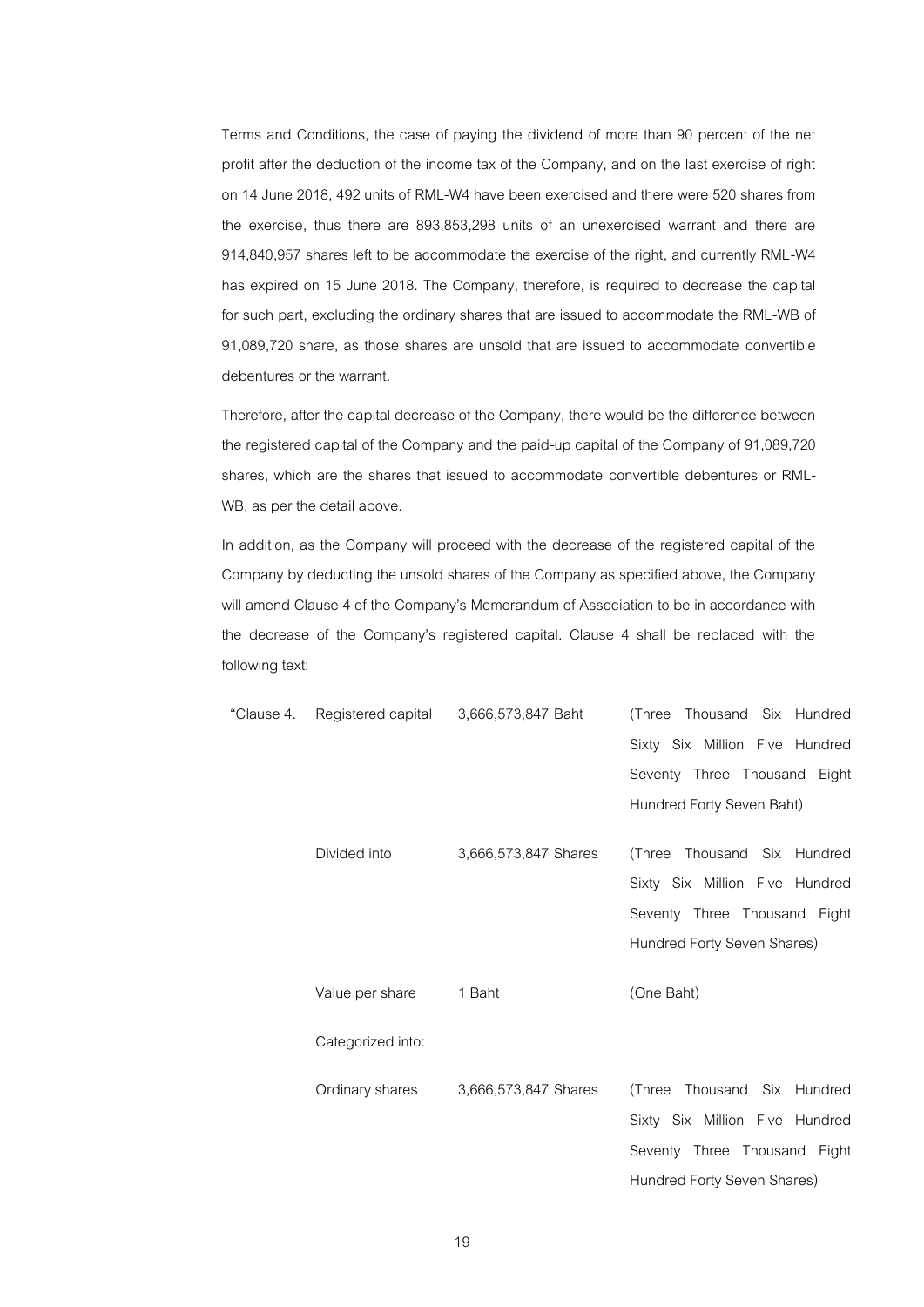The person authorized by the Board of Directors to register the amendment to the Memorandum of Association at the Department of Business Development, the Ministry of Commerce, shall be authorized to make a change of and an addition to wordings in order to comply with the order of the Registrar.

In this regard, the Board of Directors considered and deemed appropriate to propose the meeting of shareholders to consider and approve the capital decrease by 914,840,957 Baht from the existing registered capital of 4,581,414,804 Baht, to 3,666,573,847 Baht by cancelling 914,840,957 unsold shares, having par value of Baht 1 per share, and to consider and approve the amendment to Clause 4 of the Company's Memorandum of Association to be in accordance with the decrease of the registered capital, as proposed in all respects.

The Chairman then gave an opportunity to the meeting to express opinion and inquire questions regarding this agenda, but there was no shareholder expressing opinion or making inquiry in relation to this agenda, the Chairman thus asked the shareholders to cast their votes. The resolution in this agenda must be approved with the votes of not less than three-fourths of the total votes of the shareholders who attend the meeting and have the right to vote, including abstention in the calculation base.

**Resolution** The meeting has considered and resolved to approve the capital decrease by 914,840,957 Baht from the existing registered capital of 4,581,414,804 Baht, to 3,666,573,847 Baht by cancelling 914,840,957 unsold shares, having par value of Baht 1 per share, and the amendment to Clause 4 of the Company's Memorandum of Association to be in accordance with the decrease of the registered capital, as proposed in all respects, with the following voting results:

| Shareholders resolved to | Number of Votes | Percentage of All Votes |
|--------------------------|-----------------|-------------------------|
|                          |                 | from Shareholders and   |
|                          |                 | Proxies Attending the   |
|                          |                 | Meeting and Having the  |
|                          |                 | <b>Right to Vote</b>    |
| Approve                  | 1,779,599,477   | 92.7256                 |
| Disapprove               | 36,304,209      | 1.8916                  |
| Abstain                  | 103,307,800     | 5.3828                  |
| Voided ballots           | 0               |                         |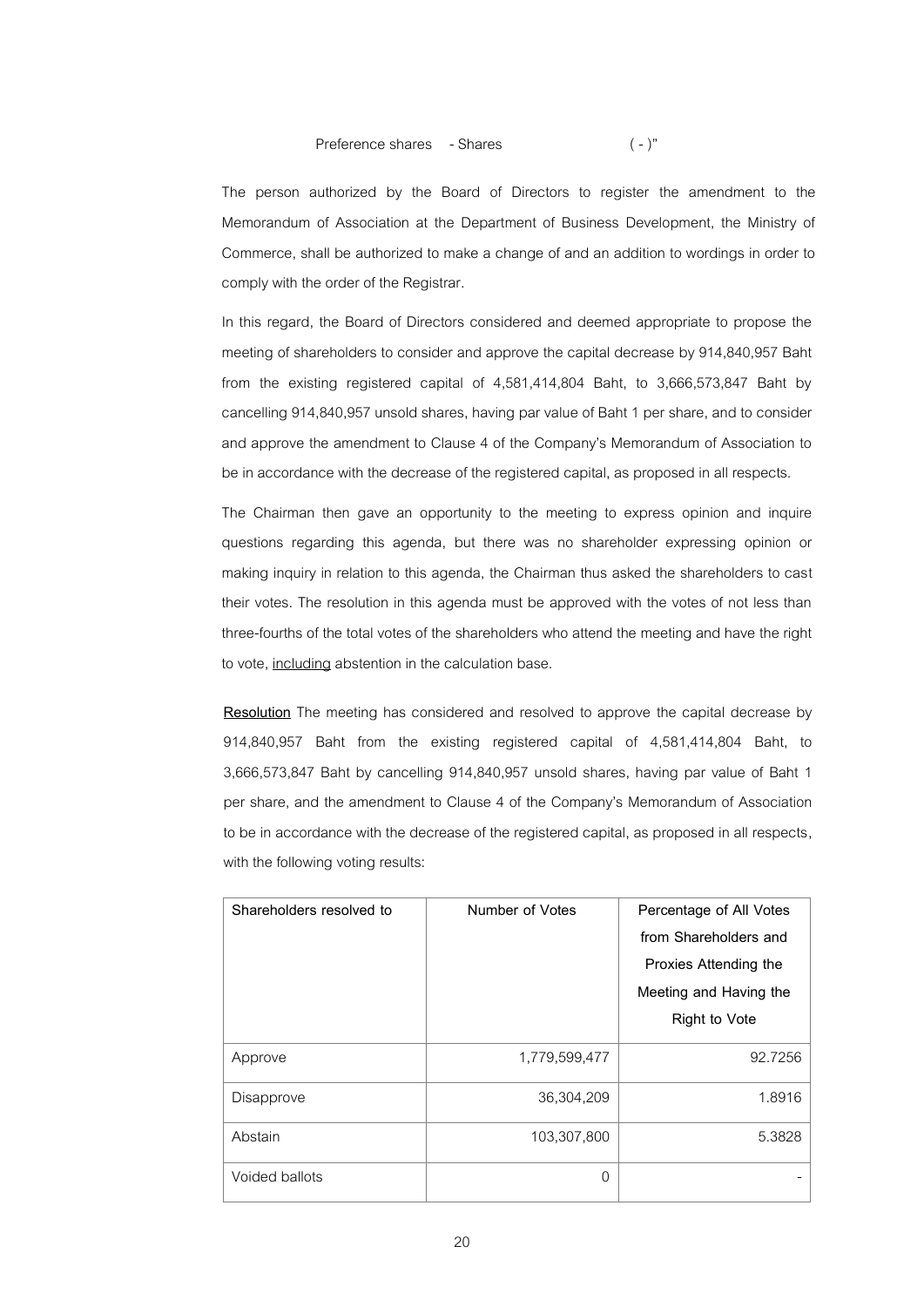| Total | 1,919,211,486 | 100.0000 |
|-------|---------------|----------|
|       |               |          |

Remark In this agenda item, there were 0 additional shareholders and/or proxy holders, holding 0 shares, attending the meeting. Therefore, there were 279 shareholders and proxy holders, holding 1,919,211,486 shares in total, attending the meeting.

**Agenda 4 To consider and approve the increase of the Company's registered capital in an amount of**  601,688,520 Baht, from a current registered capital of 3,666,573,847 Baht, to 4,268,262,367 **Baht, by issuing the newly-issued ordinary shares amounting 601,688,520 shares, having a par value of 1 Baht per share and to consider and approve the amendment to Clause 4 of the Company's Memorandum of Association to be in accordance with the increase of the registered capital**

> The Chairman assigned Mr. Sataporn Amornvorapak, Company Secretary and Chief Financial Officer, to report details of this agenda to the meeting.

> Mr. Sataporn Amornvorapak informed the meeting that as the Company would like to issue and allocate the newly-issued ordinary shares amounting 601,688,520 shares to (1) pay part of the consideration for the entering into the Transaction of Investing in the Assets of KPNL of 597,000,000 shares, equivalent to Baht 597,000,000 and (2) accommodate the adjustment of the right given under RML-WB of 4,688,520 shares, equivalent to 4,688,520 Baht, which divided into:

- (1) To accommodate the adjustment of right of RML-WB of 3,317,920 shares, equivalent to 3,317,920 Baht, as the 2018 Annual General Meeting of Shareholders of the Company, held on 27 April 2018, has approved the distribution of dividend from the Company's unappropriated accumulated profit pursuant to the Company's financial position statements for the fiscal year ended 31 December 2017 at the rate of 0.0313 Baht per share, which the Company needs to process with the adjustment of exercise price and the exercise ratio of RML-WB, as prescribed in Clause 1.3.5 of the terms and conditions, which prescribed that the Company must adjust the exercise price and the exercise ratio when the Company pays dividend in cash of more than 90 percent of the net profit after deduction of income tax of the Company for the operation in any accounting year during the term of the warrant.
- (2) The approximate amount of the newly-issued ordinary shares to accommodate the adjustment of right of RML-WB, as per Clause 1.3 (2) of the conditions for the adjustment of right of RML-WB, which currently the Company still unable to calculate the certain ratio of the adjustment ratio of the RML-WB, as the calculation of the price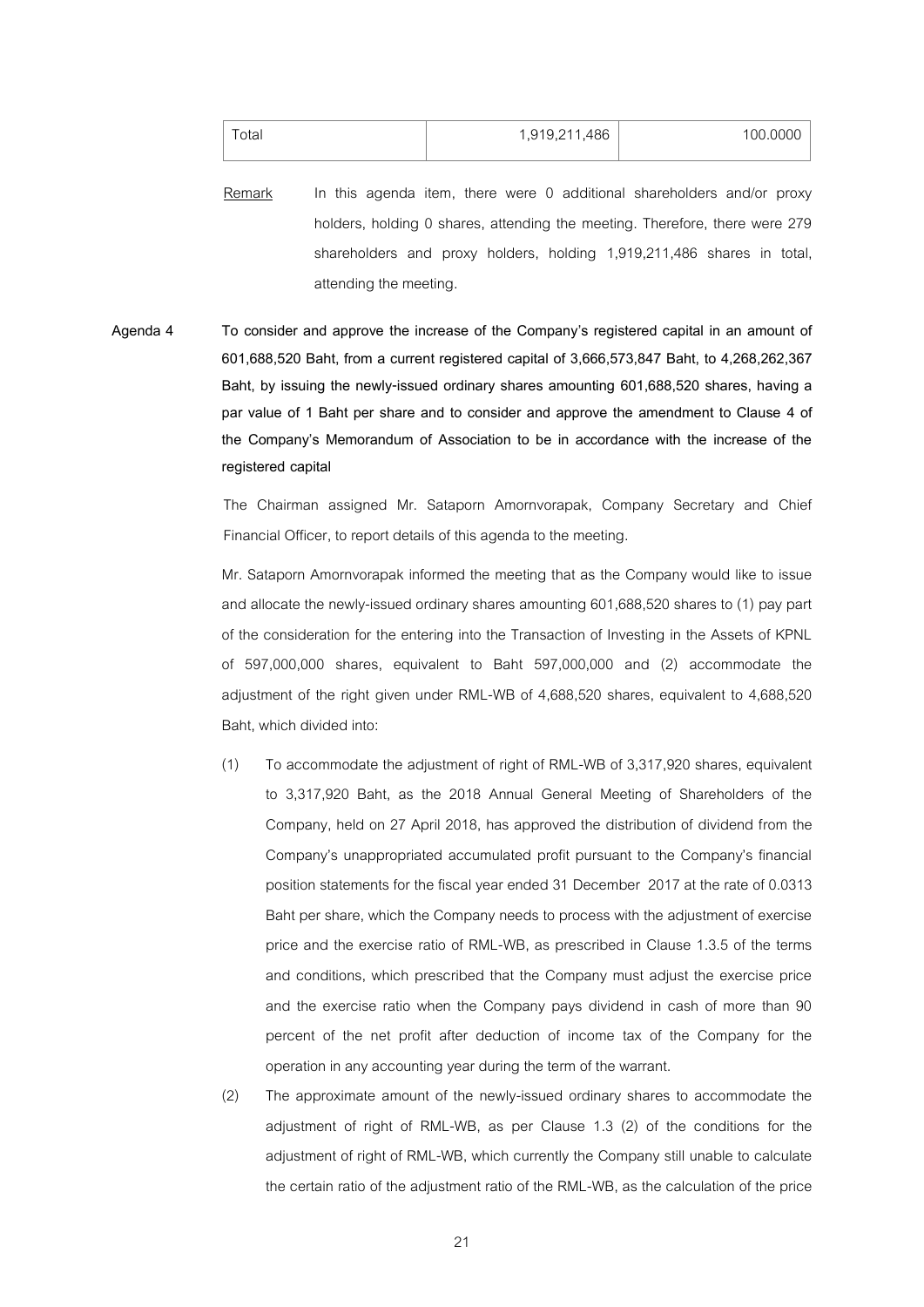of the exercise ratio needs to be calculated with the market price of the ordinary shares of the Company that specified to be equals to the weighted average price of the ordinary shares of the Company that are traded in the SET for 7 consecutive days before the date of the agreement to sell and purchase the ordinary shares to be offered to the specific investors. The Company will be able to calculate the adjusted exercise price on the date of the agreement to sell and purchase the ordinary shares to be offered to the specific investors, and the Company shall inform the right adjustment ratio of RML-WB to the SET after the Company has already agreed to offer and sell the newly-issued ordinary shares to specific persons (Private Placement). Thus, in this case the approximate amount of the newly-issued ordinary shares to accommodate the adjustment of right of RML-WB is 1,370,600 shares, equivalent to 1,370,600 Baht.

Therefore, the Company needs to increase the registered capital of no more than 601,688,520 Baht, from a current registered capital of 3,666,573,847 Baht, having a par value of 1 Baht per share, to 4,268,262,367 Baht, having a par value of 1 Baht per share.

Details of the capital increase are in Capital Increase Report Form (F53-4) which was delivered to all shareholders together with the invitation of the meeting.

After the such increase of the registered capital, the registered capital of the Company will be divided into (1) the paid-up capital in the amount of 3,575,484,127 Baht; (2) the registered capital to accommodate RML-WB in the amount of 91,089,720 Baht; (3) the registered capital that increases to accommodate the adjustment of the right given under RML-WB in accordance with Clause 1.3 (2) on condition to adjustment of rights under RML-WB of the terms and conditions of the RML-WB warrant issuer in the amount of not exceeding 4,688,520 shares; and (4) the registered capital that increases to pay part of the consideration for the entering into the Transaction of Investing in the Assets of KPNL in the amount of 597,000,000 Baht.

In addition, as the Company will proceed with the increase of the registered capital of the Company as specified above, the Company will amend Clause 4 of the Company's Memorandum of Association to be in accordance with the increase of the Company's registered capital. Clause 4 shall be replaced with the following text:

"Clause 4. Registered 4,268,262,367 Baht capital (Four Thousand Two Hundred Sixty Eight Million Two Hundred Sixty Two Thousand Three

22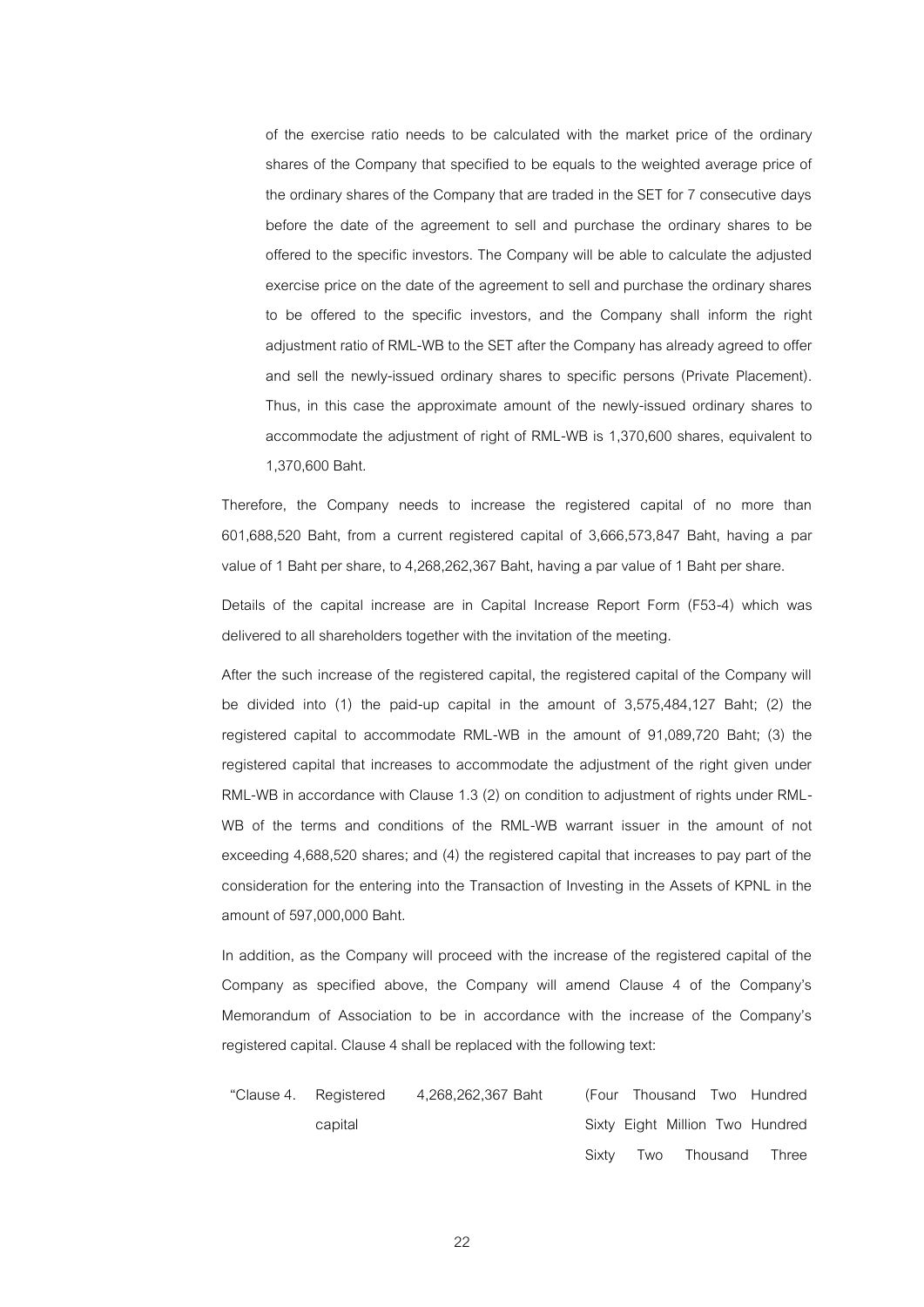Divided into 4,268,262,367 Shares (Four Thousand Two Hundred Sixty Eight Million Two Hundred Sixty Two Thousand Three Hundred Sixty Seven Shares) Value per share 1 Baht (One Baht) Categorized into: **Ordinary** shares 4,268,262,367 Shares (Four Thousand Two Hundred Sixty Eight Million Two Hundred Sixty Two Thousand Three Hundred Sixty Seven Shares) Preference shares - Shares ( - )"

Hundred Sixty Seven Baht)

The person authorized by the Board of Directors to register the amendment to the Memorandum of Association at the Department of Business Development, the Ministry of Commerce, shall be authorized to make a change of and an addition to wordings in order to comply with the order of the Registrar.

In this regard, the Board of Directors considered and deemed appropriate to propose the meeting of shareholders to consider and approve the increase of the Company's registered capital in an amount of 601,688,520 Baht, from a current registered capital of 3,666,573,847 Baht, to 4,268,262,367 Baht, by issuing the newly-issued ordinary shares amounting 601,688,520 shares, having a par value of 1 Baht per share and to consider and approve the amendment to Clause 4 of the Company's Memorandum of Association to be in accordance with the increase of the registered capital, as proposed in all respects.

The Chairman then gave an opportunity to the meeting to express opinion and inquire questions regarding this agenda, but there was no shareholder expressing opinion or making inquiry in relation to this agenda, the Chairman thus asked the shareholders to cast their votes. The resolution in this agenda must be approved with the votes of not less than

23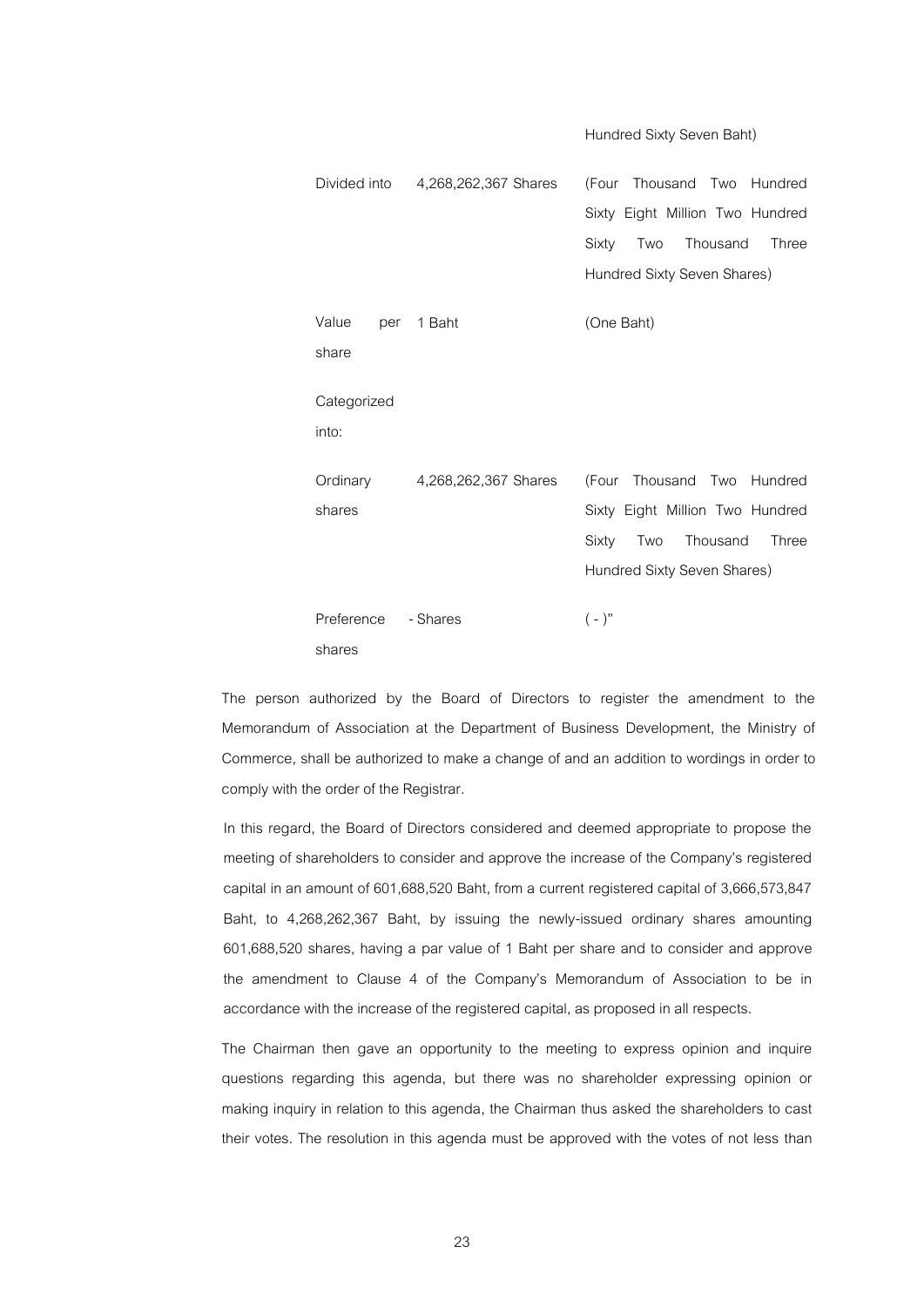three-fourths of the total votes of the shareholders who attend the meeting and have the right to vote, including abstention in the calculation base.

**Resolution** The meeting has considered and resolved to approve the increase of the Company's registered capital in an amount of 601,688,520 Baht, from a current registered capital of 3,666,573,847 Baht, to 4,268,262,367 Baht, by issuing the newly-issued ordinary shares amounting 601,688,520 shares, having a par value of 1 Baht per share and the amendment to Clause 4 of the Company's Memorandum of Association to be in accordance with the increase of the registered capital, as proposed in all respects, with the following voting results:

| Shareholders resolved to | Number of Votes | Percentage of All Votes |
|--------------------------|-----------------|-------------------------|
|                          |                 | from Shareholders and   |
|                          |                 | Proxies Attending the   |
|                          |                 | Meeting and Having the  |
|                          |                 | <b>Right to Vote</b>    |
| Approve                  | 1,780,933,477   | 92.7951                 |
| Disapprove               | 36,304,209      | 1.8916                  |
| Abstain                  | 101,973,800     | 5.3133                  |
| Voided ballots           | $\overline{0}$  |                         |
| Total                    | 1,919,211,486   | 100.0000                |

Remark In this agenda item, there were 0 additional shareholders and/or proxy holders, holding 0 shares, attending the meeting. Therefore, there were 279 shareholders and proxy holders, holding 1,919,211,486 shares in total, attending the meeting.

### **Agenda 5 To consider and approve the allocation of the newly-issued ordinary shares of the Company**

The Chairman assigned Mr. Sataporn Amornvorapak, Company Secretary and Chief Financial Officer to present the details of this agenda to the meeting.

Mr. Sataporn Amornvorapak informed the meeting that As the Company has proposed the meeting of shareholders to consider and approve the increase of the registered capital by issuing the newly-issued ordinary shares amounting 601,688,520 shares, having par value of Baht 1 per share, the Company would accordingly propose the meeting of shareholders to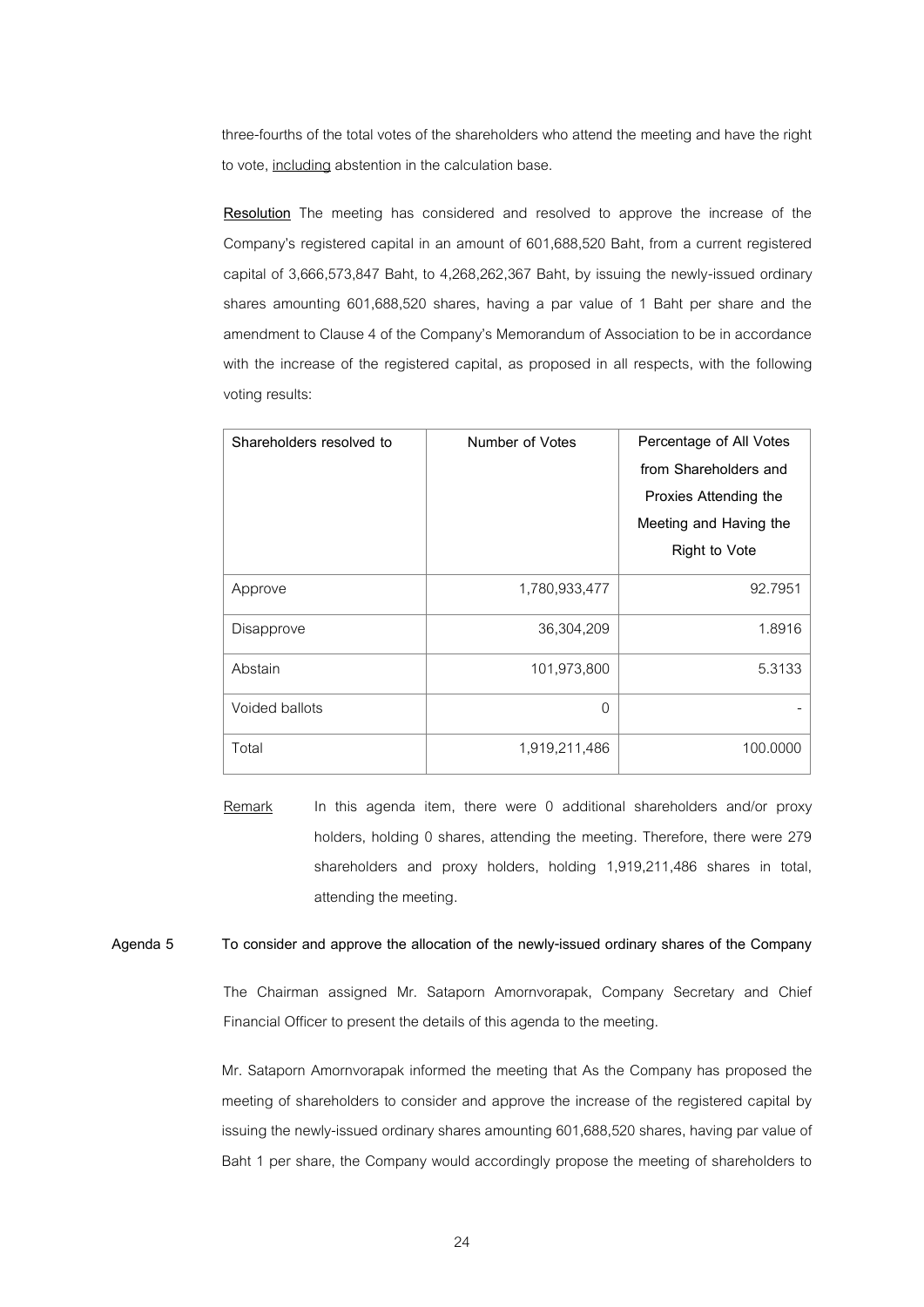approve the allocation of the newly-issued ordinary shares amounting 601,688,520 shares, having par value of Baht 1 per share, with details as follows:

1) Allocation of 597,000,000 newly-issued ordinary shares of the Company with the par value of Baht 1 each to Kasenal Co., Ltd., as a part of payment of the consideration for the entering into the Transaction of Investing in the Assets of KPNL (The Entire Business of Kasenal Co., Ltd. means the ordinary shares of - Perabal Co., Ltd. and Naradell Co., Ltd., which are a subsidiary that Kasenal Co., Ltd. holds shares at 100 percent of the registered capital, where Perabal Co., Ltd. is the owner of the S19 Project and Naradell Co., Ltd. is the owner of the S28 Project), where offering price is 1.80 Baht per share, totaling 1,074,600,000 Baht and where such offering price is considered the offering of the newly-issued ordinary shares at the price with no discount more than 10 percent from the market price as prescribed in the Notification of the Capital Market Supervisory Board No. TorJor. 72/2558 Re: Approval for Offering of Newly Issued Shares to Specific Investors (Private Placement) (the "**Notification of the Capital Market Supervisory Board No. TorJor. 72/2558**").

The offering of the newly-issued ordinary shares to Kasenal Co., Ltd. aforementioned is an issuance of the newly-issued ordinary shares of the Company as a part of the consideration in entering into the Transaction of Investing in the Assets of KPNL and is the investment in the assets of KPNL under the EBT. Therefore, although the person that the Company will issue 597,000,000 newlyissued ordinary shares of the Company with a par value of 1 Baht to is Kasenal Co., Ltd., the EBT procedure will make KPNL be the receiver of such newly-issued ordinary shares on the same day that Kasenal Co., Ltd. receives such newly-issued ordinary shares of the Company.

The investment in the assets of KPNL has a total value of 1,574,600,000 Baht and the Company will pay consideration for the investment in the assets of KPNL in (1) cash of 500,000,000 Baht, and (2) 597,000,00 newly-issued ordinary shares of the Company, of which a par value is 1 Baht, with the offering price of 1.80 Baht per share, totaling 1,074,600,000 Baht, and the total amount of the consideration for the entering into the transaction is 1,574,600,000 Baht.

After the allocation of the newly issued ordinary shares, KPNL shall become a shareholder of 597,000,000 shares in the Company at a par value of Baht 1 per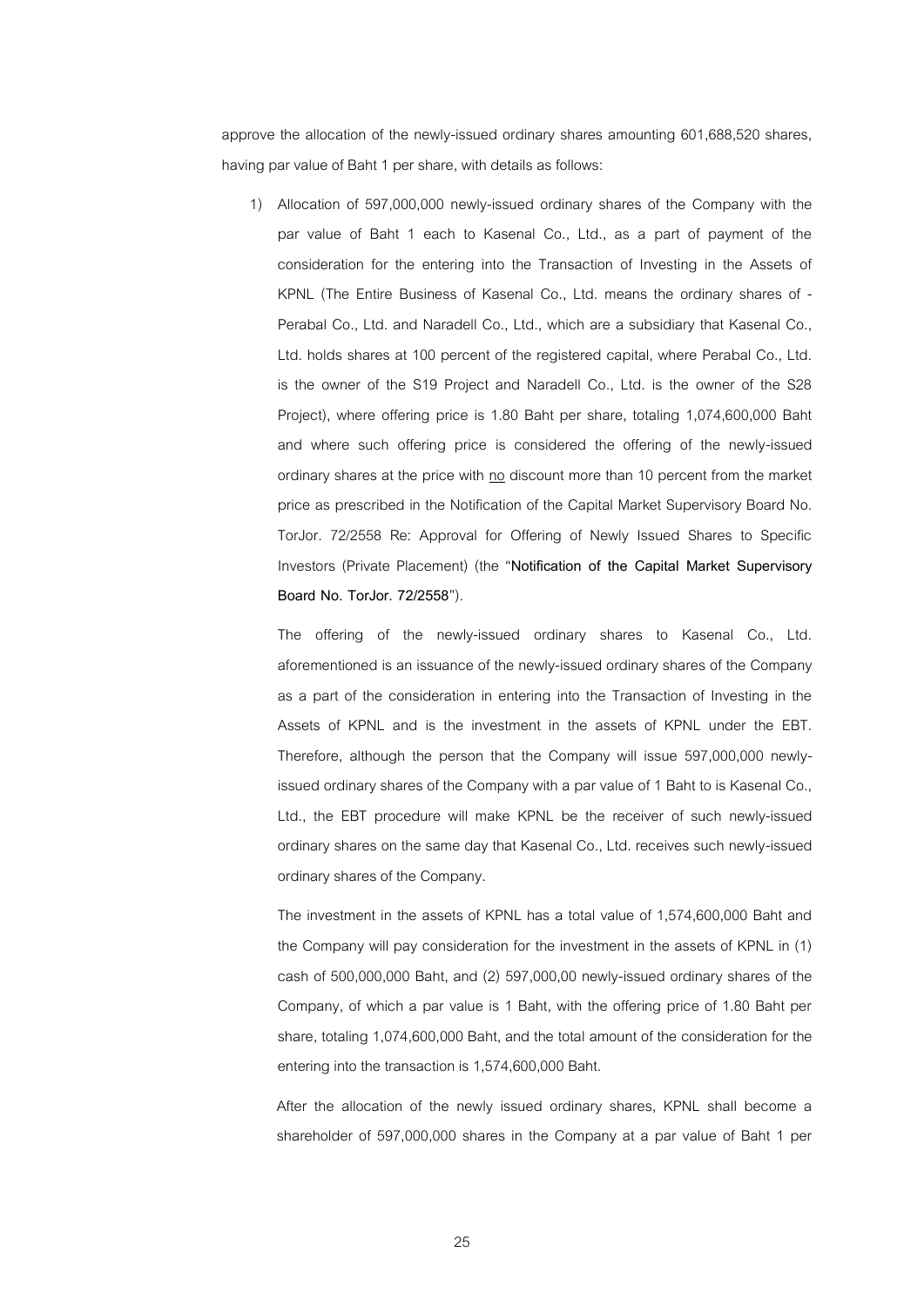share, equivalent to 14.31 percent of the Company's paid-up capital after the increase in the paid-up capital.

The determination of the newly-issued ordinary shares of the Company at the price of 1.80 Baht per share, which is the offering of the newly-issued ordinary shares at the price with no discount from the market price pursuant to the Notification of the Capital Market Supervisory Board No. TorJor. 72/2558 which the approval from the meeting of shareholders of the Company with the votes of not less than threefourths of the total votes of the shareholders who attend the meeting and have the right to vote is required to be obtained and votes from people who have vested interest will not be counted. Furthermore, the Company is also required to obtain the approval for the offering of the newly-issued ordinary shares to a specific investor (Private Placement) from the Office of the Securities and Exchange Commission as specified in the Notification of the Capital Market Supervisory Board No. TorJor. 72/2558 prior to offering newly-issued ordinary shares of the Company to pay part of the consideration for the entering into the Transaction of Investing in the Assets of KPNL.

Market Price refers to the weighted average price of the Company's share dating back 15 consecutive business days prior to the Board of Directors passed the resolution to propose the Extraordinary General Meeting of Shareholders No. 1/2018 to approve the Company to offer newly-issued ordinary shares, covering the period from 20 July 2018 to 14 August 2018, which is equal to 1.35 Baht (information from SETSMART in www.setsmart.com of the SET).

If the offering price for newly-issued ordinary shares falls lower than 90 percent of the market price in past 7-15 business days before the first day of offering the newly-issued ordinary shares to Kasenal Co., Ltd., KPNL (after receiving the ordinary shares of the Company through the EBT) is not allowed to sell any of newly-issued ordinary shares received for a period of 1 year from the Company's shares' first trading date in the SET (Silent Period). After such newly-issued shares are traded in the SET for 6 months, KPNL can sell up to 25 percent of the shares being prohibited to sell.

The Company will proceed with the allocation of the newly-issued ordinary shares to Kasenal Co., Ltd. after the meeting of shareholders approves the entering into the Transaction of Investing in the Assets of KPNL and the Company received approval for the transaction in accordance with the relevant rules and regulations.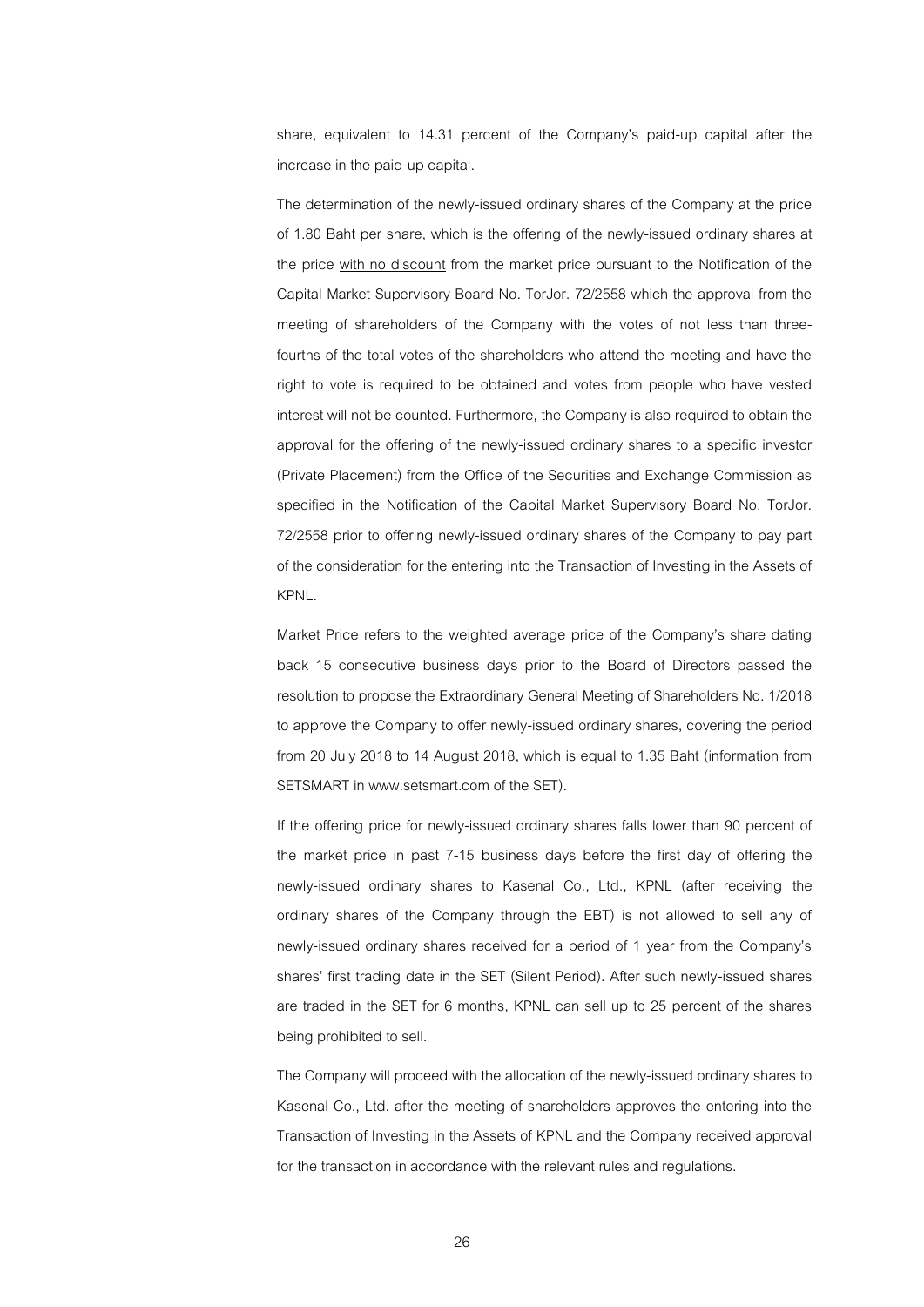Details of the offering of the newly-issued ordinary shares of the Company to Specific Investor are in the Information Memorandum on the Offering of Newly-Issued Ordinary Shares to a Specific Investor (Private Placement) which was delivered to all shareholders together with the invitation of the meeting.

2) Allocation of 4,688,520 newly-issued ordinary shares of the Company at a par value of 1 Baht per share since (1) the 2018 Annual General Meeting of Shareholders of the Company, held on 27 April 2018, has approved the distribution of dividend from the Company's unappropriated accumulated profit pursuant to the Company's financial position statements for the fiscal year ended 31 December 2017 at the rate of 0.0313 Baht per share, which the Company needs to process with the adjustment of exercise price and the exercise ratio of RML-WB, as prescribed in Clause 1.3.5 of the terms and conditions, which prescribed that the Company must adjust the exercise price and the exercise ratio when the Company pays dividend in cash of more than 90 percent of the net profit after deduction of income tax of the Company and (2) the Company issues and offers its newly-issued ordinary shares to Kasenal Co., Ltd. to pay part of the consideration for entering into the Transaction of Investing in the Assets of KPNL as specified in 1) above, the Company has a duty to adjust the right given under RML-WB as per the resolution of the shareholders meeting no. 1/2013, held on 1 November 2013.

However, the Company cannot calculate such adjustment ratio of RML-WB at the moment as the calculation of the price and the ratio requires the market price of the Company's ordinary shares set as equal to the Company's weighted average share price over the last 7 consecutive trading days on the SET prior to the date of the agreement to sell and purchase such newly-issued ordinary shares offered to specific investors (Private Placement) (condition to adjustment of rights under RMLWB, Clause 1.3 (2)) which cannot be calculated at the present time. In this regard, the Company has estimated the newly-issued ordinary shares to accommodate the adjustment of rights under RML-WB. The Company would also be able to calculate the exercise price of the adjusted rights on the date of the agreement to sell and purchase such newly issued ordinary shares offered to specific investors (Private Placement). The Company shall inform the right adjustment ratio of RML-WB to the SET after the Company has already agreed to offer and sell the newly-issued ordinary shares to specific persons (Private Placement).

27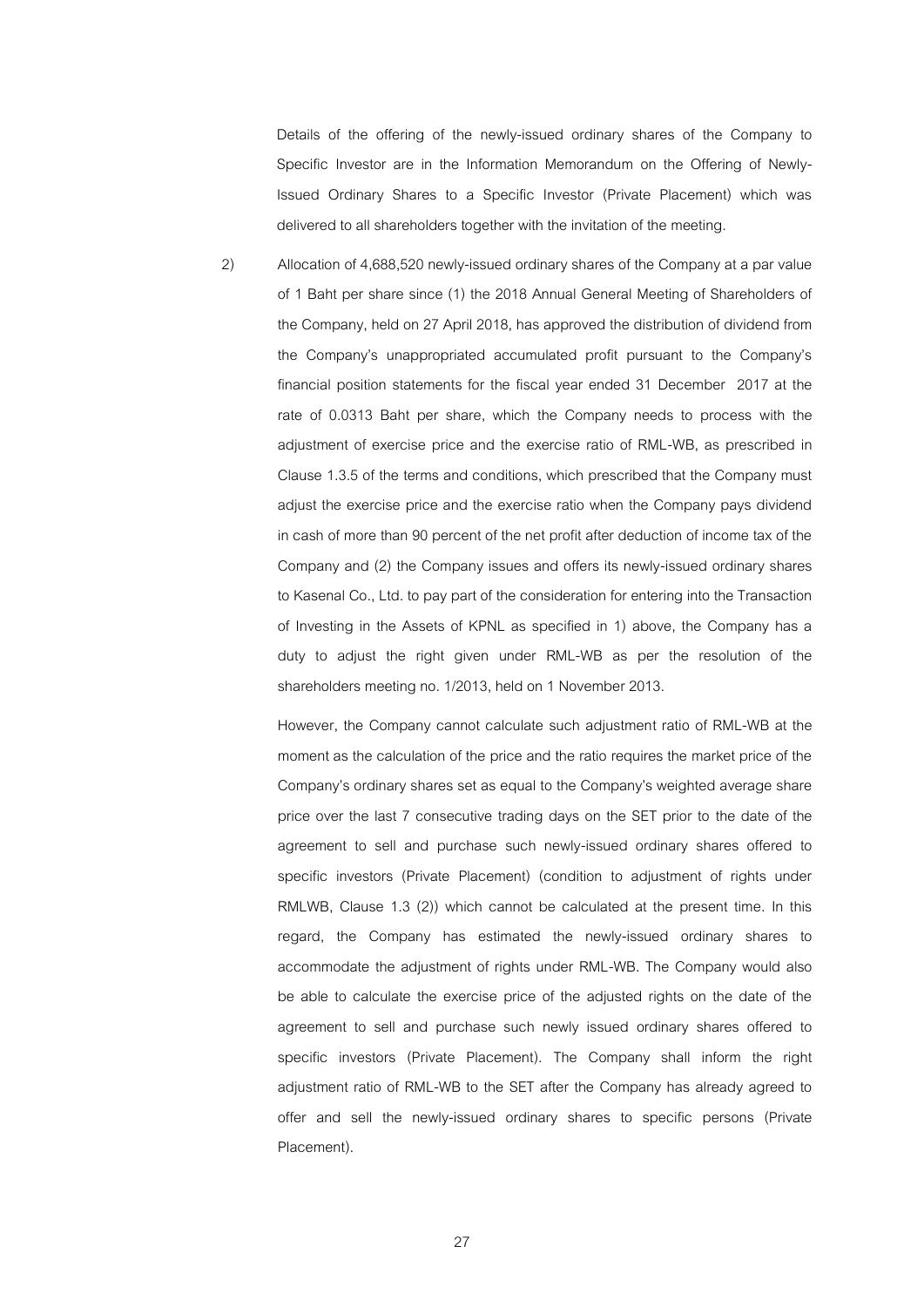In this regard, it is to proposed to the meeting of shareholders that the Chairman of Executive Committee or the authorized directors of the Company and/or the persons who are authorized by such person have the authority to consider and take all actions necessary to, relating to and/or in connection with the capital increase and the allocation of such newlyissued ordinary shares, including but not limited to the following actions:

- (1) To specify conditions and details which relate to the allocation of newly-issued ordinary shares, including but not limited to, whether the newly-issued ordinary shares shall be allocated on one occasion, the offering period, offering price, subscription for shares, share payment method, along with determining any other conditions or details with respect to the allocation of the newly-issued ordinary shares.
- (2) To negotiate, enter into, execute and rectify relevant documents and agreements relating to and/or in connection with the capital increase of the Company and the allocation of the newly-issued ordinary shares of the Company, along with considering and appointing financial advisors, legal advisors and other service providers to undertake any action in relation to the capital increase and the allocation of the newly-issued ordinary shares of the Company.
- (3) To sign application forms, waiver application, notice, or any instruments or documents relating to the capital increase of the Company and the allocation of the newly-issued ordinary shares, including with certifying any relevant documents, contacting, filing and/or receiving documents to/from officers or representatives of any relevant organizations, and to list the newly-issued ordinary shares of the Company on the SET.
- (4) To rectify or amend the details of the allocation of the newly-issued ordinary shares of the Company, including any documents relating to such allocation of the newlyissued ordinary shares of the Company.
- (5) To undertake other necessary actions relating to and/or in connection with the capital increase and the allocation of the newly-issued ordinary shares of the Company in order to be in compliance with the laws and/or relevant regulations.

The Company proposed the meeting to consider and approve the allocation of the newlyissued ordinary shares amounting 601,688,520 shares, having par value of Baht 1 per share with the details above.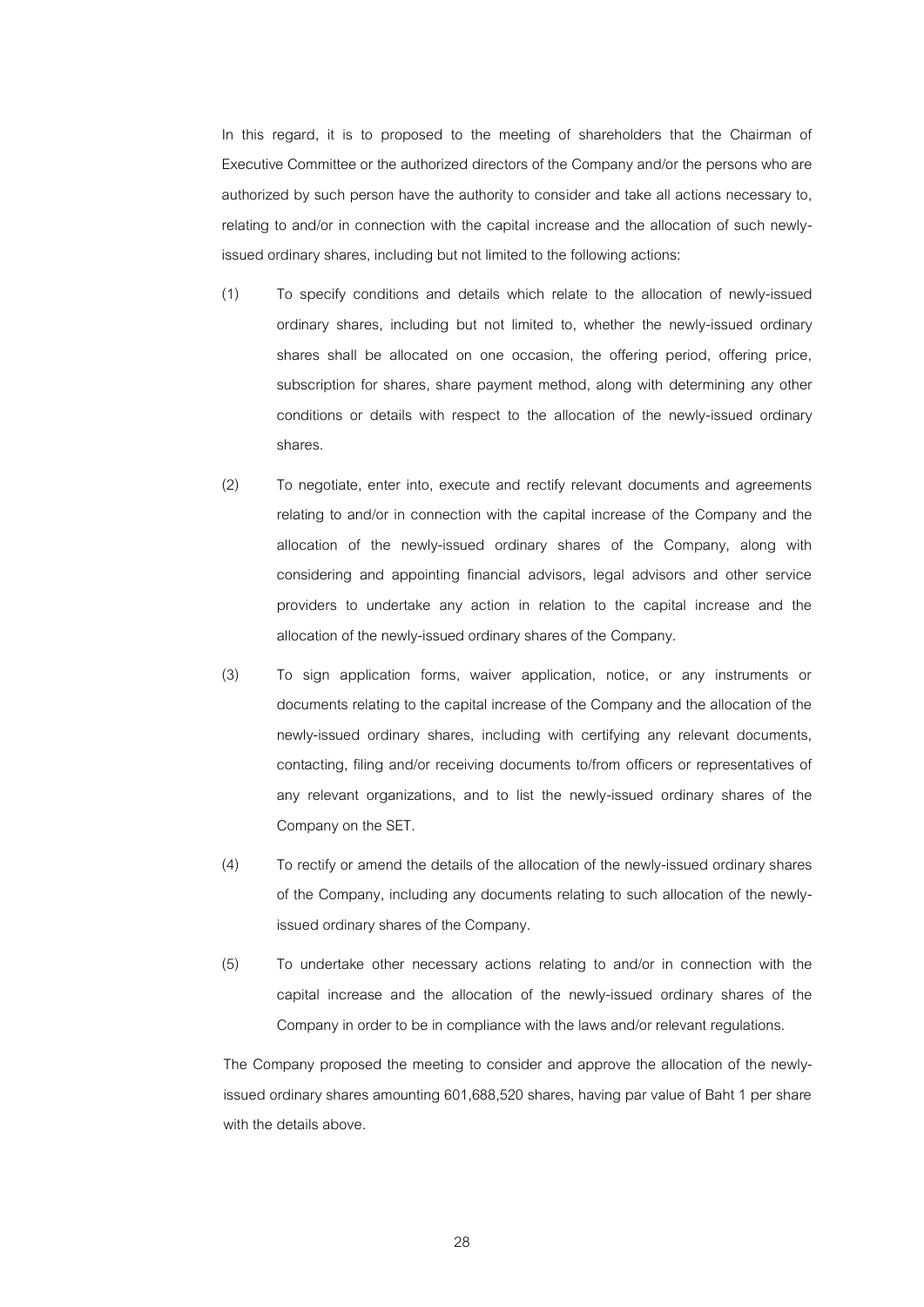In this regard, the Board of Directors considered and deemed appropriate to propose that the meeting of shareholders to consider and approve the allocation of the newly-issued ordinary shares amounting 601,688,520 shares, having par value of Baht 1 per share, by (1) allocating 597,000,000 newly-issued ordinary shares of the Company with the par value of Baht 1 each to Kasenal Co., Ltd., at the offering price of Baht 1.80 per share and (2) allocating 4,688,520 newly-issued ordinary shares of the Company at a par value of 1 Baht per share to accommodate the adjustment of the right of RML-WB, as proposed in all respects.

The Chairman then gave an opportunity to the meeting to express opinion and inquire questions regarding this agenda, and there was a shareholder inquiring question and his question was answered as follows:

1<sup>st</sup> Shareholder Can KPNL acquire the Company's shares from trading on the SET and become a major shareholder of the Company in the future? Chairman As the Company is a public limited company, its shares can be purchased by anyone.

When there was no shareholder expressing further opinions or making further inquiries in relation to this agenda, the Chairman asked the shareholders to cast their votes. The resolution in this agenda shall be approved with a majority vote of the shareholders attending the meeting and casting their votes, excluding abstention from the calculation base.

**Resolution** The meeting resolves to approve the allocation of the newly-issued ordinary shares of the Company as proposed in all respects, with the following voting results:

| Shareholders resolved to | Number of Votes | Percentage of All Votes<br>from Shareholders and<br>Proxies Attending the<br>Meeting and Casting Their<br>Votes |
|--------------------------|-----------------|-----------------------------------------------------------------------------------------------------------------|
| Approve                  | 1,780,933,477   | 98,0022                                                                                                         |
| Disapprove               | 36,304,209      | 1.9978                                                                                                          |
| Abstain                  | 101,973,800     |                                                                                                                 |
| Voided ballots           | $\Omega$        |                                                                                                                 |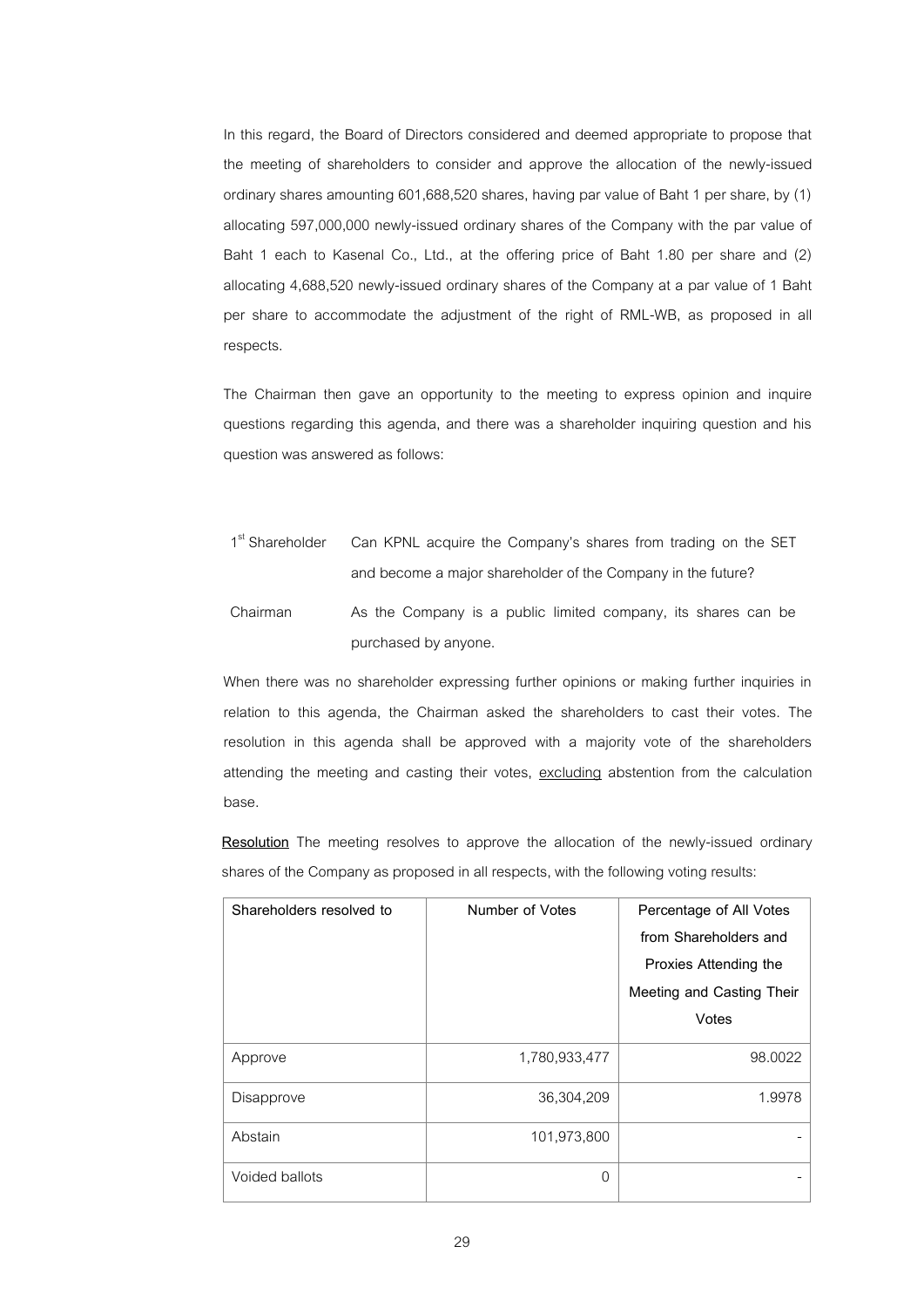| $\tau$ otal | 1,817,237,686 | 100.0000 |
|-------------|---------------|----------|
|             |               |          |

Remark In this agenda item, there were 0 additional shareholders and/or proxy holders, holding 0 shares, attending the meeting. Therefore, there were 279 shareholders and proxy holders, holding 1,919,211,486 shares in total, attending the meeting.

## **Agenda 6 Other business (if any)**

The Chairman then gave an opportunity to the meeting to express opinion and inquire questions regarding this agenda, and there were shareholders inquiring questions and their questions were answered as follows:

- 1<sup>st</sup> Shareholder 1. According to the minutes of the previous Annual General Meeting of Shareholders, the Company set a target for the revenue from food and beverage business of around 100 million Baht per year. However, with regard to the directions and targets of the Company in the next 5years, it is stated that "to generate revenue from Food & Beverage business around 1,000 million Baht per year". Please provide the explanation on this inconsistency.
	- 2. According to the minutes of the previous Annual General Meeting of Shareholders, the directions and targets of the Company in the next 5 years is "to generate revenue from residential projects around 9,000 million Baht per year". This could mean that the revenue generated in the  $5<sup>th</sup>$  year would be 9,000 million Baht or in the next five years, the revenue generated each year would be Baht 9,000 million. If, for the five-year period, the revenue received for each year would be 9,000 million Baht, the total revenue would be 45,000 million Baht. However, when considering each project of the Company, it will be as follows:
		- As for the Lofts Asoke Project, the minutes of the previous Annual General Meeting of Shareholders specifies that the project value is 4,000 million Baht. Nevertheless, page 11 of the Information Memorandum on the Acquisition of Asset specifies that the Lofts Asoke Project's value is around 3,168 million Baht. These figures were not consistent.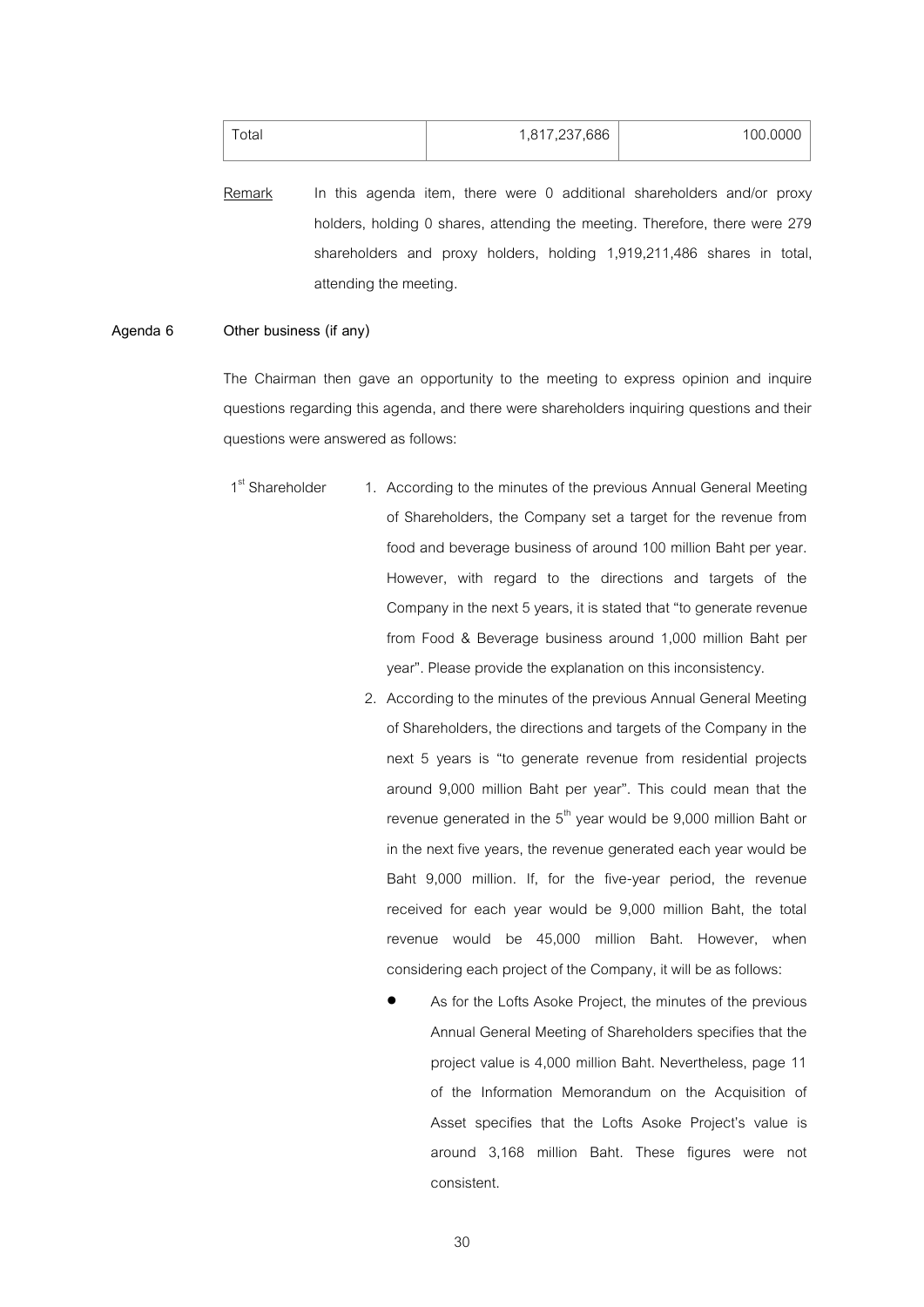- As for the Lofts Silom Project, page 11 of the Information Memorandum on the Acquisition of Asset specifies that the total project value is 3,462 million Baht.
- As for the leased land development project and condominium development project in which the Company has 49 percent stake, it could be understood from the minutes of the AGM that the Company has entered into joint venture agreements with Tokyo Tatemono Asia Pte. Ltd. The value of these two projects is 9,000 million Baht in total, but as the Company has 49 percent stake, the value held by the Company should remain around 4,500 million Baht.
- As for the S19 Project and S28 Project, the value of the S19 Project is 2,600 million Baht and the value of the S28 Project is around 5,100 million Baht.
- Total value of all projects is around 10,000 million Baht which is less than 45,000 million Baht. Please provide more explanation.
- Chairman The Company's executives have aimed that during the next five years, the Company's revenue would be around 10,000 million Baht per year and 70 percent of which would be derived from residential projects and another 30 percent of which would be derived from other sectors, for example, recurring revenue from food and beverage business, commercial property business and hotel business. Revenue from residential business would be around 7,000 million Baht and revenue from other businesses would be around 3,000 million Baht and the total revenue is therefore expected to be around 10,000 million Baht.
- Khun Sataporn Amornvorapak 1. As for the Lofts Asoke Project with the value of around 3,100 million Baht, its value was reported in the minutes of the previous shareholders' meeting in round numbers according to the Company's answer provided to shareholders in the meeting at around 3,000 or 4,000 million Baht for ease of memorizing. However, the actual value of such project is around 3,168 million Baht, calculated from the current selling price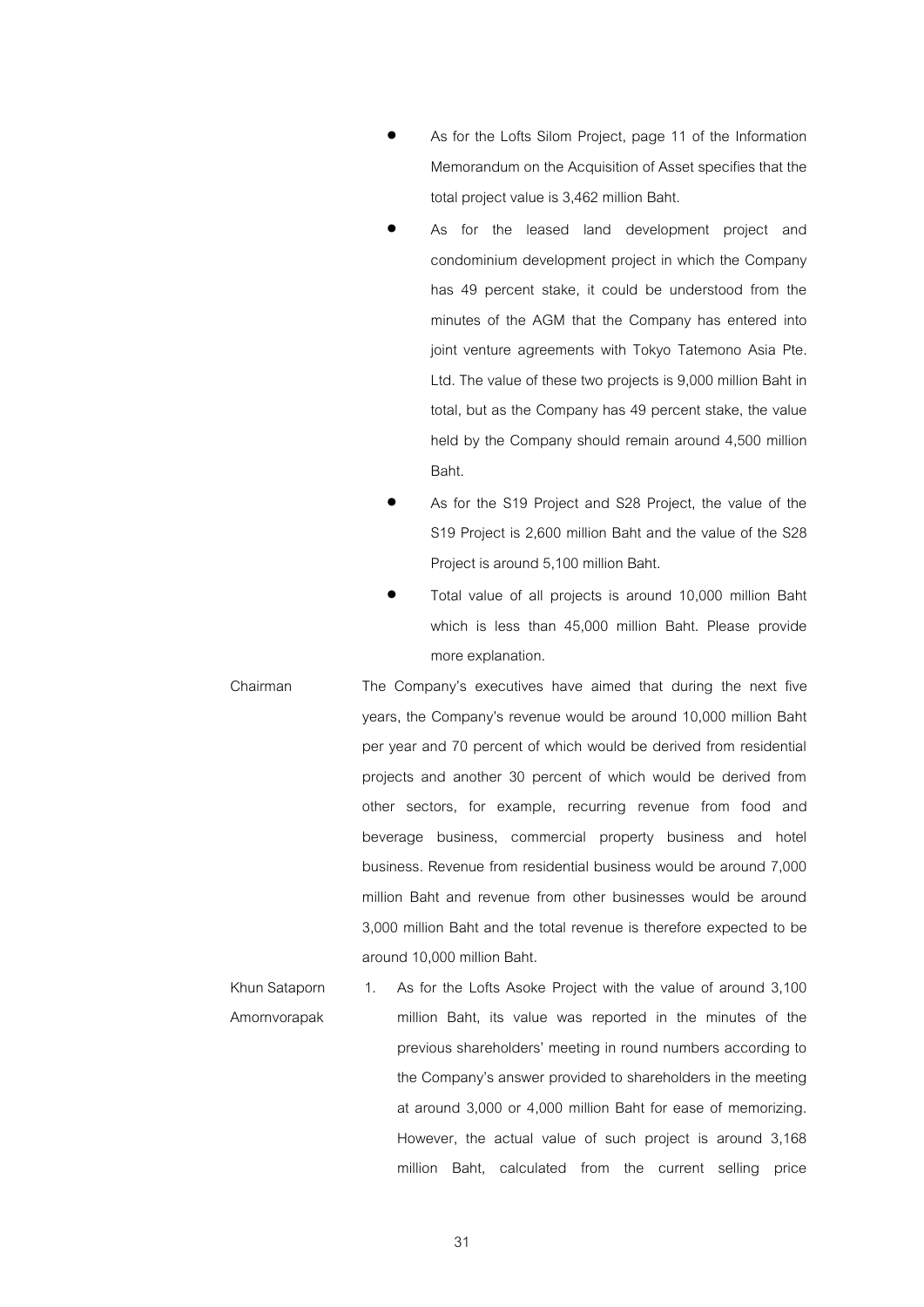determined by the Company. At the moment, 85 percent of the units is sold and there are 15 percent of the total units remaining. If the Company adjusts the selling price upwardly for these remaining units, the value of the project would become higher.

| 2. | With regard to the business partnership with Tokyo Tatemono   |
|----|---------------------------------------------------------------|
|    | Asia Pte. Ltd., the Company holds 51 percent of the total     |
|    | shares. The sales volume is based on a total value (100       |
|    | percent) of the project. However, under accounting standards, |
|    | the Company recognizes such project as a joint venture        |
|    | business and records only profit derived from such project in |
|    | one line. The value of the project does not appear in the     |
|    | Company's financial statements.                               |

| Proxy of                 | The Information Memorandum specifies that the Company may                |
|--------------------------|--------------------------------------------------------------------------|
| Shareholder <sup>2</sup> | consider investing in the assets of KPNL not through EBT process, if     |
| 1 <sup>st</sup> Question | the transaction is not conducted under the EBT process, who will be      |
|                          | responsible for the taxes incurred?                                      |
| Khun Sataporn            | The Company will enter into the transaction under the EBT process.       |
| Amornvorapak             |                                                                          |
| Proxy of                 | Will employees of KPNL be transferred to the Company?                    |
| Shareholder              |                                                                          |
| 2 <sup>nd</sup> Question |                                                                          |
| Legal Advisor            | Information Memorandum specifies that the sales staffs,<br>The           |
|                          | marketing staffs, and other supporting staffs of KPNL who currently      |
|                          | operate work in connection with S19 Project and S28 Project will still   |
|                          | operate work in such projects in order to prevent any delays in          |
|                          | running the business and result in the success of the projects as        |
|                          | expected by the Company. This is specified in the document               |
|                          | delivered to the shareholders.                                           |
| Proxy of                 | Please clarify about the legal action brought against the resolutions of |
| Shareholders             | KPNL's shareholders' meeting in relation to the sale of its assets to    |
| 3 <sup>rd</sup> Question | the Company.                                                             |

 $^{\text{2}}$  Khun Serm Piyachot, a proxy of Khun Wichao Puengsati, a shareholder holding 7,000 shares

<u>.</u>